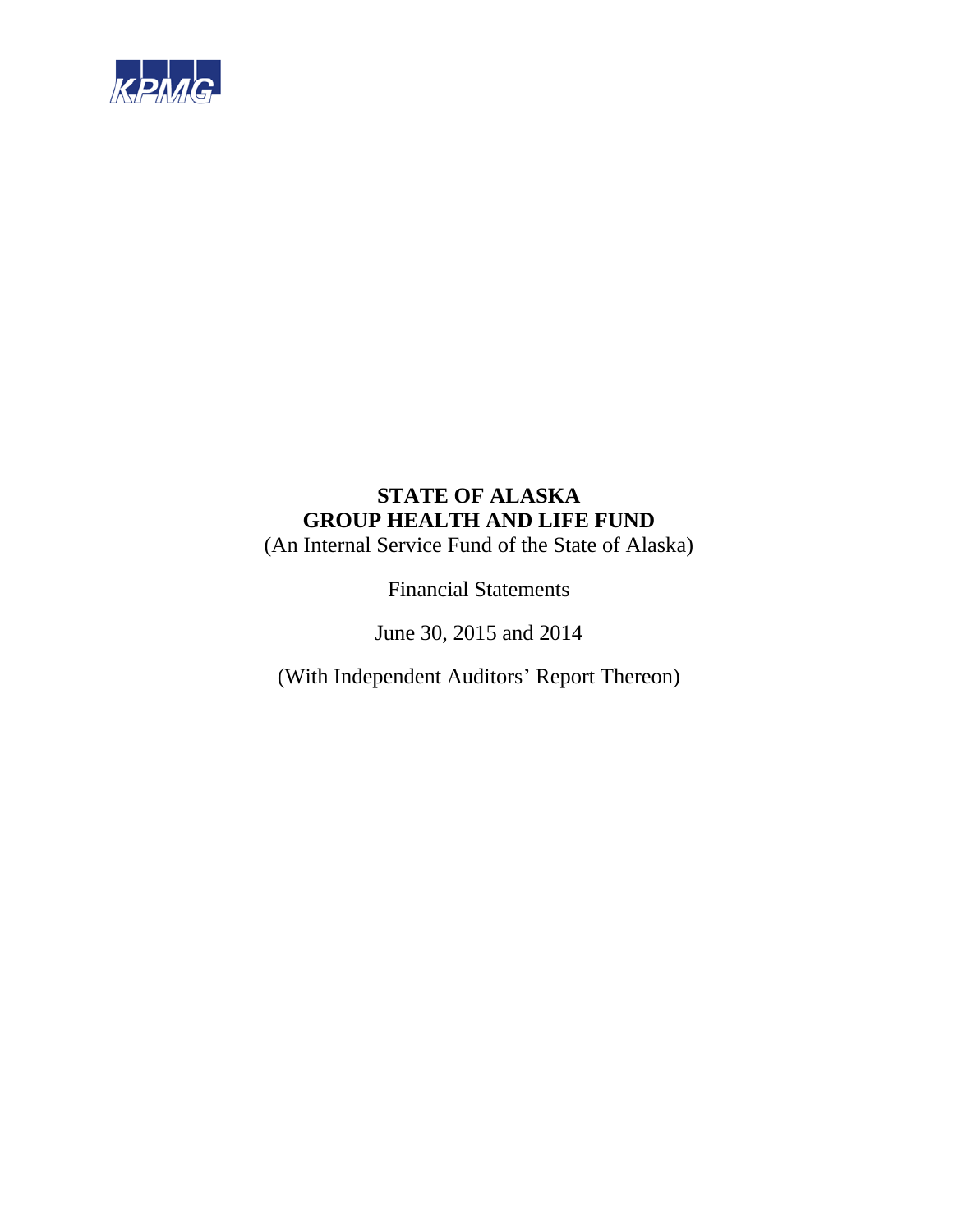#### **Table of Contents**

|                                                                         | Page(s)   |
|-------------------------------------------------------------------------|-----------|
| <b>Independent Auditors' Report</b>                                     | $1 - 2$   |
| Management's Discussion and Analysis (unaudited)                        | $3 - 7$   |
| <b>Statements of Fiduciary Net Position</b>                             | 8         |
| Statements of Revenues, Expenses, and Changes in Fiduciary Net Position | 9         |
| <b>Statements of Cash Flows</b>                                         | 10        |
| <b>Notes to Financial Statements</b>                                    | $11 - 19$ |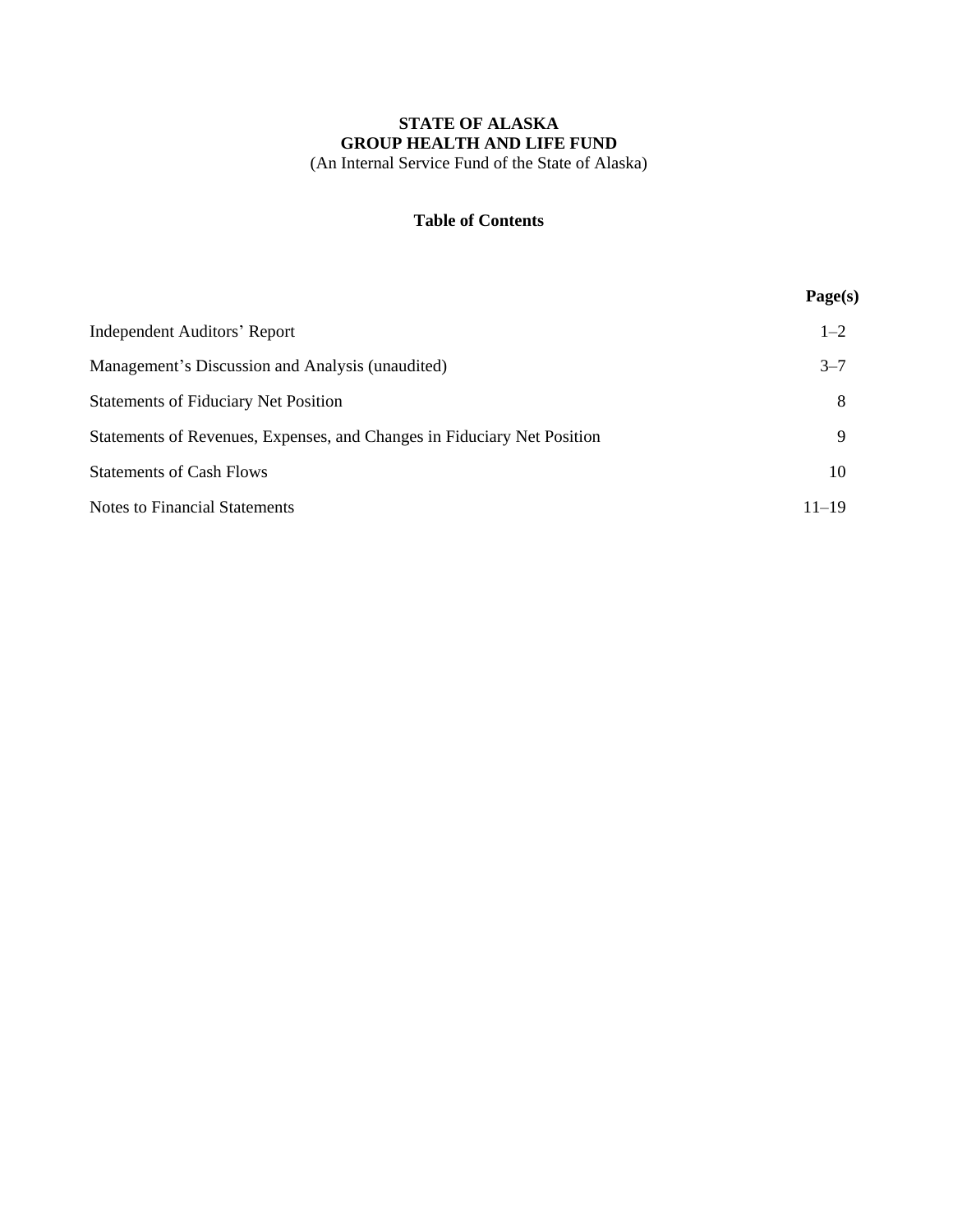

**KPMG LLP**  Suite 600 701 West Eighth Avenue Anchorage, AK 99501

### **Independent Auditors' Report**

The Division of Retirement and Benefits and Members of the Alaska Retirement Management Board State of Alaska Group Health and Life Fund:

We have audited the accompanying statements of fiduciary net position of the State of Alaska Group Health and Life Fund (the Plan), an internal service fund of the State of Alaska, as of June 30, 2015 and 2014, and the related statements of revenues, expenses, and changes in fiduciary net position and cash flows for the years then ended, and the related notes to our financial statements, which collectively comprise the Plan's basic financial statements as listed in the table of contents.

#### *Management's Responsibility for the Financial Statements*

Management is responsible for the preparation and fair presentation of these financial statements in accordance with U.S. generally accepted accounting principles; this includes the design, implementation, and maintenance of internal control relevant to the preparation and fair presentation of financial statements that are free from material misstatement, whether due to fraud or error.

#### *Auditors' Responsibility*

Our responsibility is to express an opinion on these financial statements based on our audits. We conducted our audits in accordance with auditing standards generally accepted in the United States of America. Those standards require that we plan and perform the audits to obtain reasonable assurance about whether the financial statements are free from material misstatement.

An audit involves performing procedures to obtain audit evidence about the amounts and disclosures in the financial statements. The procedures selected depend on the auditors' judgment, including the assessment of the risks of material misstatement of the financial statements, whether due to fraud or error. In making those risk assessments, the auditor considers internal controls relevant to the entity's preparation and fair presentation of the financial statements in order to design audit procedures that are appropriate in the circumstances, but not for the purpose of expressing an opinion on the effectiveness of the entity's internal control. Accordingly, we express no such opinion. An audit also includes evaluating the appropriateness of accounting policies used and the reasonableness of significant accounting estimates made by management, as well as evaluating the overall presentation of the financial statements.

We believe that the audit evidence we have obtained is sufficient and appropriate to provide a basis for our audit opinion.

#### *Opinion*

In our opinion, the financial statements referred to above present fairly, in all material respects, the fiduciary net position of the State of Alaska Group Health and Life Fund as of June 30, 2015 and 2014, and its changes in fiduciary net position and cash flows for the years then ended, in accordance with U.S. generally accepted accounting principles.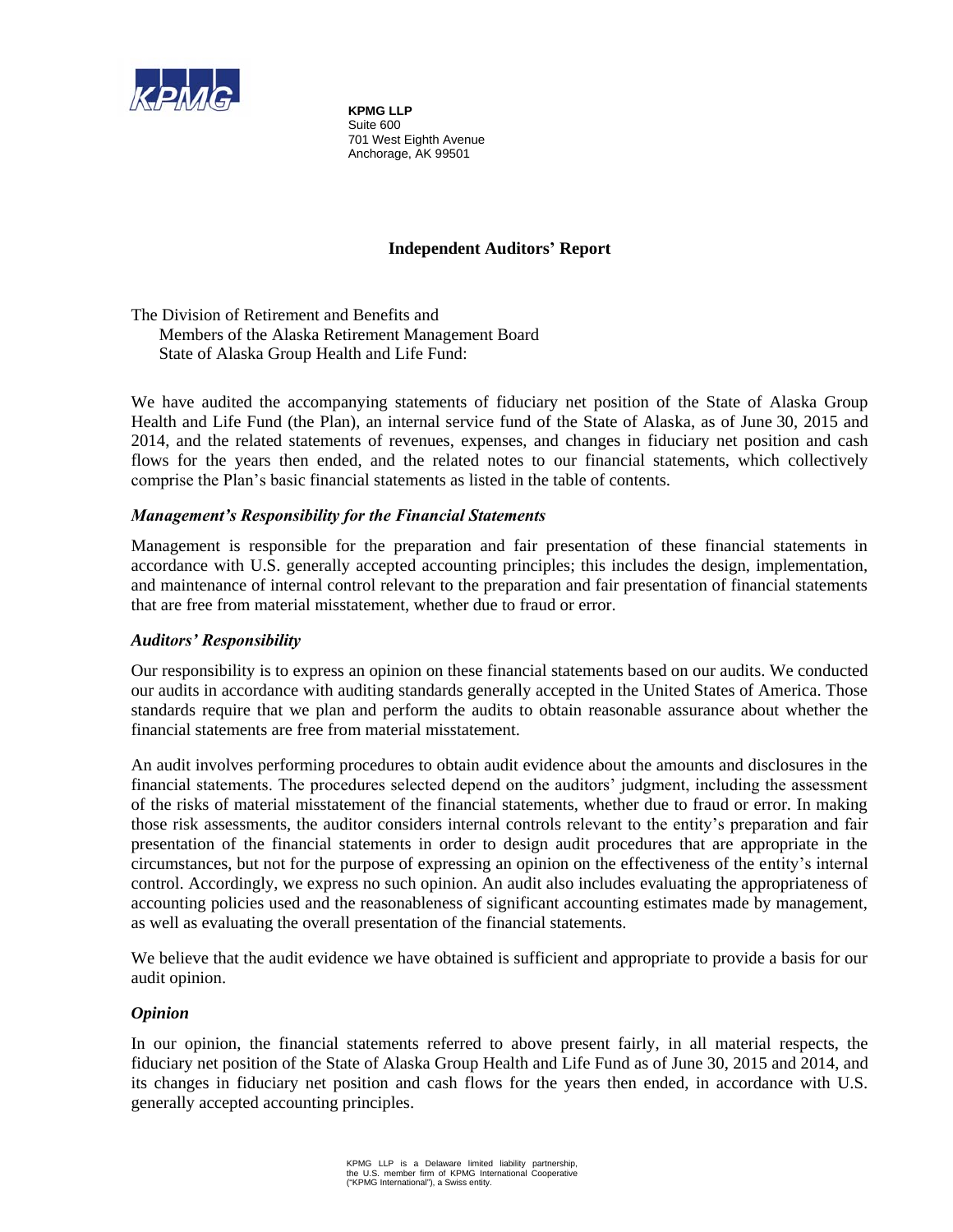

#### *Other Matters*

#### *Required Supplementary Information*

U.S. generally accepted accounting principles require that the Management's Discussion and Analysis, on pages 3–7, be presented to supplement the basic financial statements. Such information, although not a part of the basic financial statements, is required by the Governmental Accounting Standards Board, which considers it to be an essential part of financial reporting for placing the basic financial statements in an appropriate operational, economic, or historical context. We have applied certain limited procedures to the required supplementary information in accordance with auditing standards generally accepted in the United States of America, which consisted of inquiries of management about the methods of preparing the information and comparing the information for consistency with management's responses to our inquiries, the basic financial statements, and other knowledge we obtained during our audit of the basic financial statements. We do not express an opinion or provide any assurance on the information because the limited procedures do not provide us with sufficient evidence to express an opinion or provide any assurance.



December 4, 2015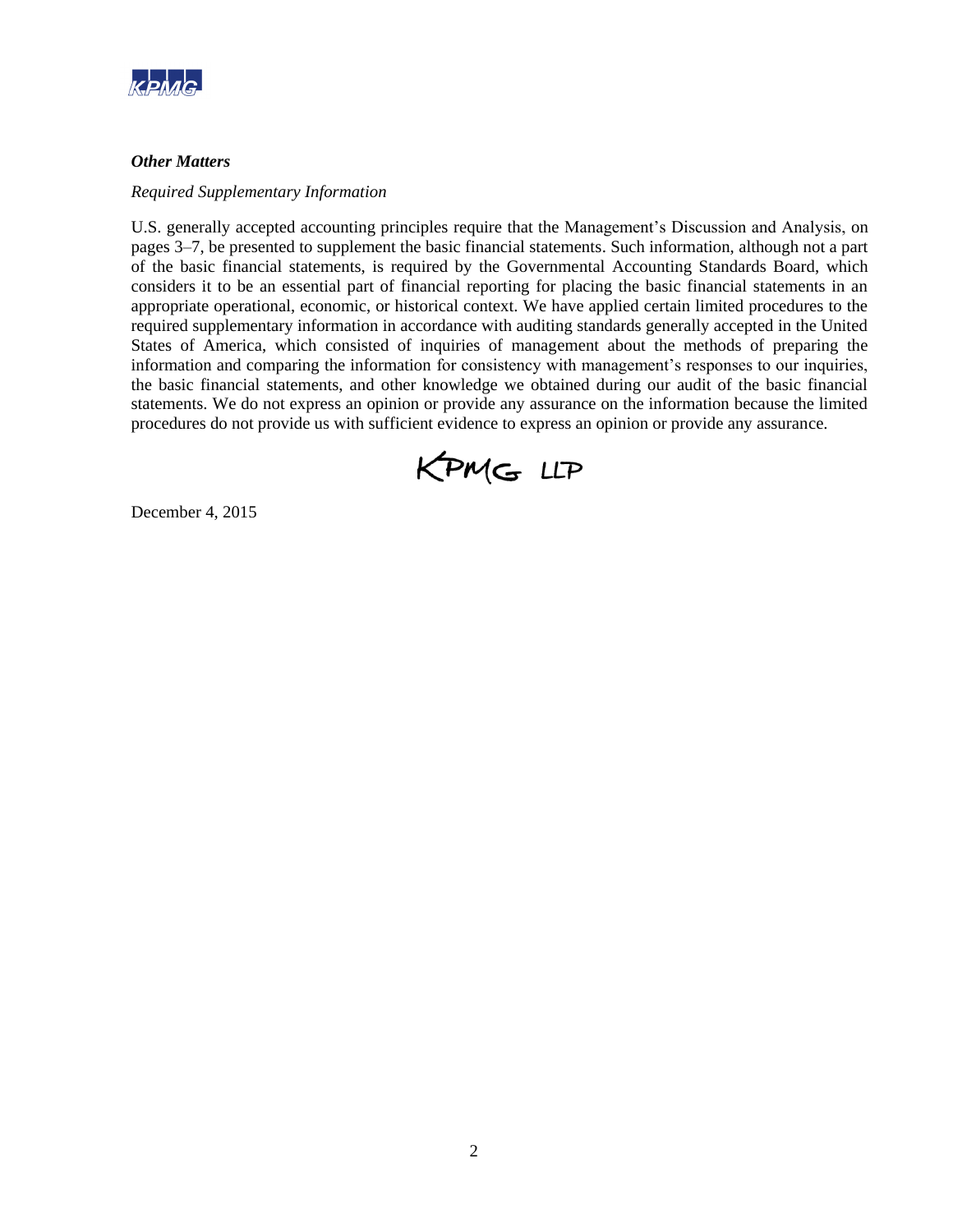Management's Discussion and Analysis

June 30, 2015 and 2014

This section presents management's discussion and analysis (MD&A) of the Group Health and Life Fund's (the Plan) financial condition and performance for the years ended June 30, 2015 and 2014. This section is presented as a narrative overview and analysis. Please read the MD&A in conjunction with the financial statements and notes to financial statements to better understand the financial condition and performance of the Plan during the fiscal years ended June 30, 2015 and 2014. Information for fiscal year 2013 is presented for comparative purposes.

#### **Financial Highlights**

The Plan's financial highlights as of June 30, 2015 were as follows:

- The Plan's net position decreased by \$1.9 million during fiscal year 2015.
- The Plan's health insurance premiums decreased by \$1.4 million during fiscal year 2015.
- The Plan's investment earnings during fiscal year 2015 were \$170,130.
- The Plan's benefit expense during fiscal year 2015 totaled \$121.4 million, a decrease of \$8.5 million from fiscal year 2014.
- The Plan's administrative expense during fiscal year 2015 totaled \$5.5 million, an increase of \$1.5 million from fiscal year 2014.

#### **Overview of the Financial Statements**

This discussion and analysis is intended to serve as an introduction to the Plan's basic financial statements. The Plan's financial statements comprise four components: (1) statement of fiduciary net position; (2) statement of revenues, expenses, and changes in net position; (3) statement of cash flows; and (4) notes to financial statements.

*Statement of Fiduciary Net Position* – This statement presents information regarding the Plan's assets, liabilities, and resulting net position. This statement reflects the Plan's cash and short-term investments, receivables, and other assets less liabilities at June 30, 2015 and 2014.

*Statement of Revenues, Expenses, and Changes in Fiduciary Net Position* – This statement presents how the Plan's net position changed during the fiscal years ended June 30, 2015 and 2014, as a result of health insurance premiums, investment income, and operating expenses.

*Statement of Cash Flows* – This statement presents cash flows from operations and investing activities. The Plan presents its cash flows statement using the direct method for reporting cash received and disbursed during the fiscal year.

The above statements represent resources available for investment and payment of benefits as of June 30, 2015 and 2014, and the sources and uses of those funds during fiscal years 2015 and 2014.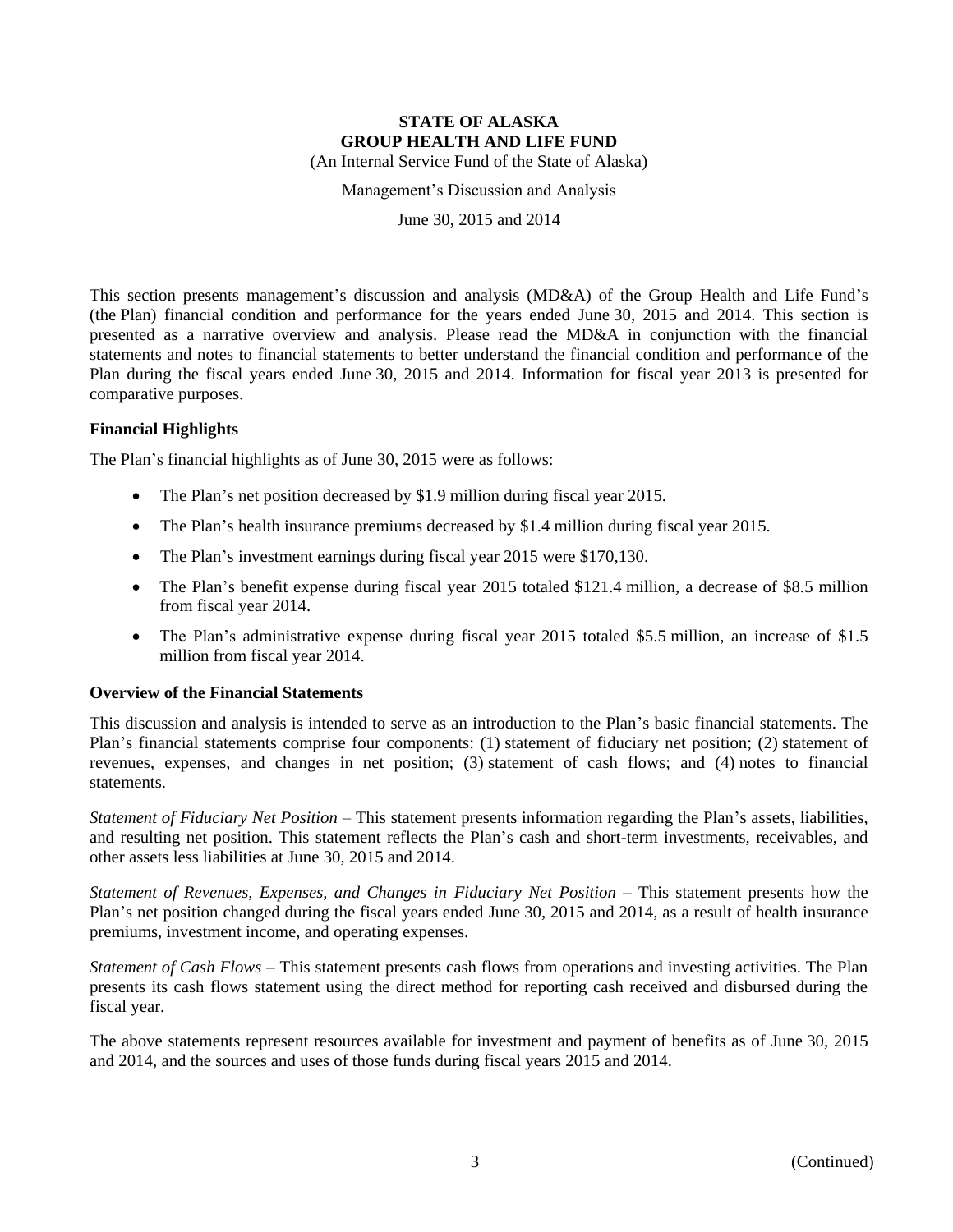(An Internal Service Fund of the State of Alaska)

Management's Discussion and Analysis

June 30, 2015 and 2014

*Notes to Financial Statements* – The notes to financial statements are an integral part of the financial statements and provide additional detailed information and schedules that are essential to a full understanding of the Plan's financial statements.

### **Condensed Financial Information**

| <b>Fiduciary net position</b>         |            |              |                                     |               |            |  |  |
|---------------------------------------|------------|--------------|-------------------------------------|---------------|------------|--|--|
|                                       |            |              | <b>Position increase (decrease)</b> |               |            |  |  |
| <b>Description</b>                    | 2015       | 2014         | Amount                              | Percentage    | 2013       |  |  |
| Assets:                               |            |              |                                     |               |            |  |  |
| \$<br>Cash and cash equivalents       | 30,808,700 | 34, 337, 324 | (3,528,624)                         | $(10.3)\%$ \$ | 44,854,672 |  |  |
| Receivables                           |            |              |                                     |               | 32,475     |  |  |
| Due from State of Alaska General Fund | 2,182,137  |              | 2,182,137                           | 100.0         |            |  |  |
| Other receivable                      |            | 263          | (263)                               | (100.0)       | 741        |  |  |
| Other assets                          | 931,064    | 1,606,871    | (675, 807)                          | (42.1)        | 1,014,055  |  |  |
| Total assets                          | 33,921,901 | 35,944,458   | (2,022,557)                         | (5.6)         | 45,901,943 |  |  |
| Liabilities:                          |            |              |                                     |               |            |  |  |
| Claims payable                        | 16,114,684 | 18,023,000   | (1,908,316)                         | (10.6)        | 19,575,000 |  |  |
| Due to State of Alaska General Fund   | 2,211,537  | 859,331      | 1,352,206                           | 157.4         | 1,001,788  |  |  |
| Accrued expenses                      | 842,179    | 430,314      | 411,865                             | 95.7          | 285,277    |  |  |
| <b>Total liabilities</b>              | 19,168,400 | 19,312,645   | (144, 245)                          | (0.7)         | 20,862,065 |  |  |
| \$.<br>Net position                   | 14,753,501 | 16,631,813   | (1,878,312)                         | $(11.3)\%$ \$ | 25,039,878 |  |  |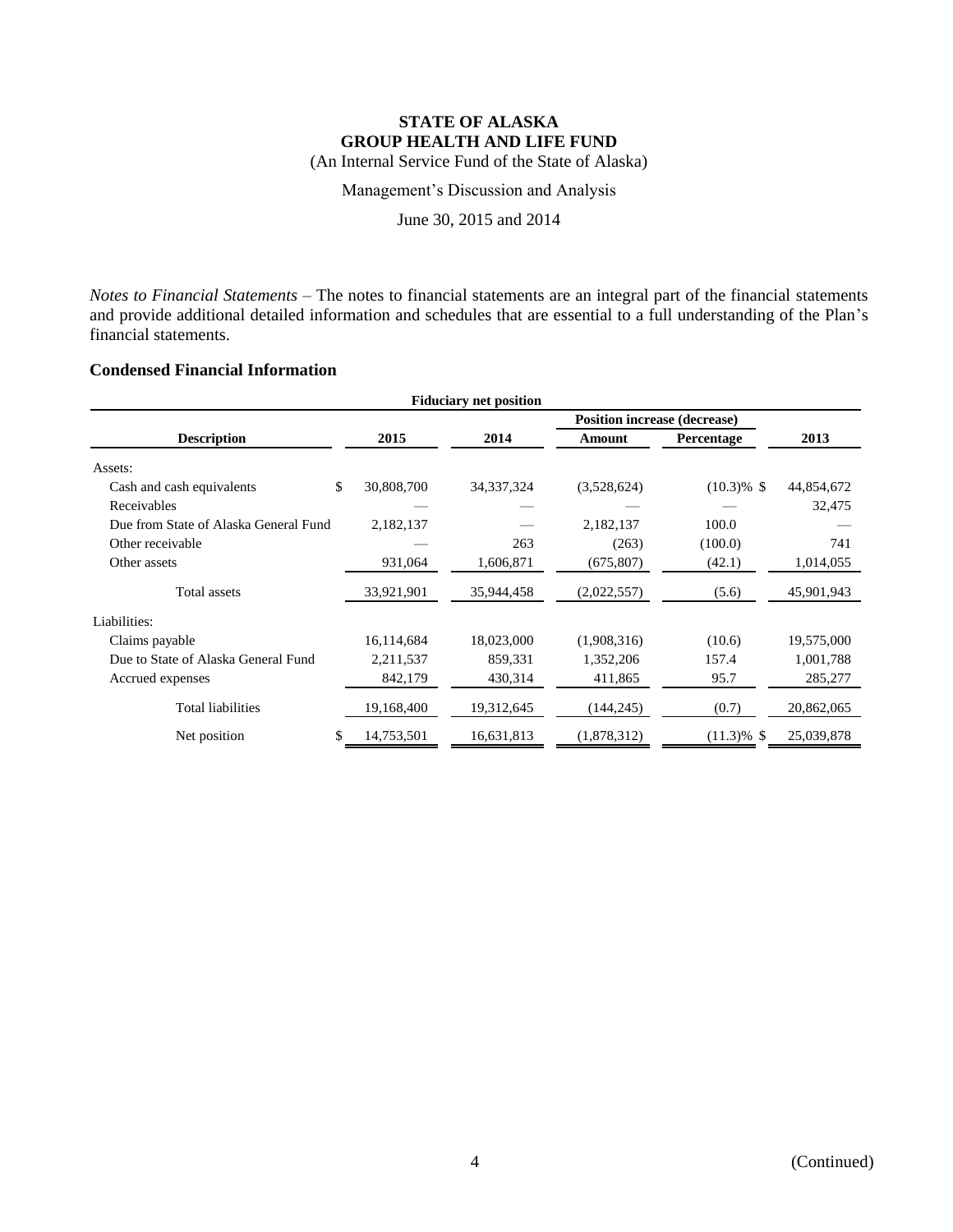Management's Discussion and Analysis

June 30, 2015 and 2014

| Revenues, expenses and changes in net position |                   |             |                                     |               |             |  |  |
|------------------------------------------------|-------------------|-------------|-------------------------------------|---------------|-------------|--|--|
|                                                |                   |             | <b>Position increase (decrease)</b> |               |             |  |  |
| <b>Description</b>                             | 2015              | 2014        | Amount                              | Percentage    | 2013        |  |  |
| Net position, beginning of year                | 16,631,813<br>\$. | 25,039,878  | (8,408,065)                         | $(33.6)\%$ \$ | 30,686,107  |  |  |
| Operating revenues:                            |                   |             |                                     |               |             |  |  |
| Health insurance premiums                      | 123,246,330       | 124,675,001 | (1,428,671)                         | (1.1)         | 117,897,163 |  |  |
| Other revenue                                  | 1,617,284         | 593,724     | 1,023,560                           | 172.4         | 1,176,545   |  |  |
| Total operating revenues                       | 124,863,614       | 125,268,725 | (405, 111)                          | (0.3)         | 119,073,708 |  |  |
| Operating expenses:                            |                   |             |                                     |               |             |  |  |
| Healthcare benefits                            | 121,448,036       | 129,947,203 | (8,499,167)                         | (6.5)         | 120,525,784 |  |  |
| Administrative                                 | 5,464,020         | 3,982,679   | 1,481,341                           | 37.2          | 4,348,294   |  |  |
| Total operating expenses                       | 126,912,056       | 133,929,882 | (7,017,826)                         | (5.2)         | 124,874,078 |  |  |
| Operating loss                                 | (2,048,442)       | (8,661,157) | 6,612,715                           | (76.3)        | (5,800,370) |  |  |
| Nonoperating revenues:                         |                   |             |                                     |               |             |  |  |
| Net investment income                          | 170,130           | 253,092     | (82,962)                            | (32.8)        | 154,141     |  |  |
| Change in net position                         | (1,878,312)       | (8,408,065) | 6,529,753                           | (77.7)        | (5,646,229) |  |  |
| Net position, end of year                      | 14,753,501<br>S   | 16,631,813  | (1,878,312)                         | $(11.3)\%$ \$ | 25,039,878  |  |  |

#### **Financial Analysis of the Plan**

The statements of fiduciary net position as of June 30, 2015 and 2014 show total assets exceeding total liabilities by \$14,753,501 and \$16,631,813, respectively. These amounts represent the total plan net position held in trust for healthcare benefits on each of those dates. The entire amount is available to cover the Plan's obligation to pay healthcare benefits for its members and their beneficiaries.

These amounts also represent a decrease in net position of \$1,878,312 or 11.3%, and \$8,408,065 or 33.6% from fiscal years 2014 and 2013, respectively. Over the long term, healthcare insurance premiums collected and investment income earned are expected to cover all costs of the plan. The Plan continues to reduce the decreases in net position through healthcare cost containment with the new third-party administrator. While healthcare costs decreased in fiscal year 2015, it is anticipated that there will continue to be increases in future healthcare costs, and the Plan must continue to accumulate assets to meet current and future claim costs.

#### **Insurance Premium Calculations**

The overall objective of the Plan is to have sufficient funds to meet claim costs. The insurance premiums are recommended each year by the Division of Retirement and Benefits' (the Division) benefit consultant with the governing body's concurrence and the administrator's approval. Insurance premiums are based on the Plan's benefit year. The benefit consultant reviews the historical claims experience and administrative costs and uses that data to estimate trends to recommend premiums for the next benefit year.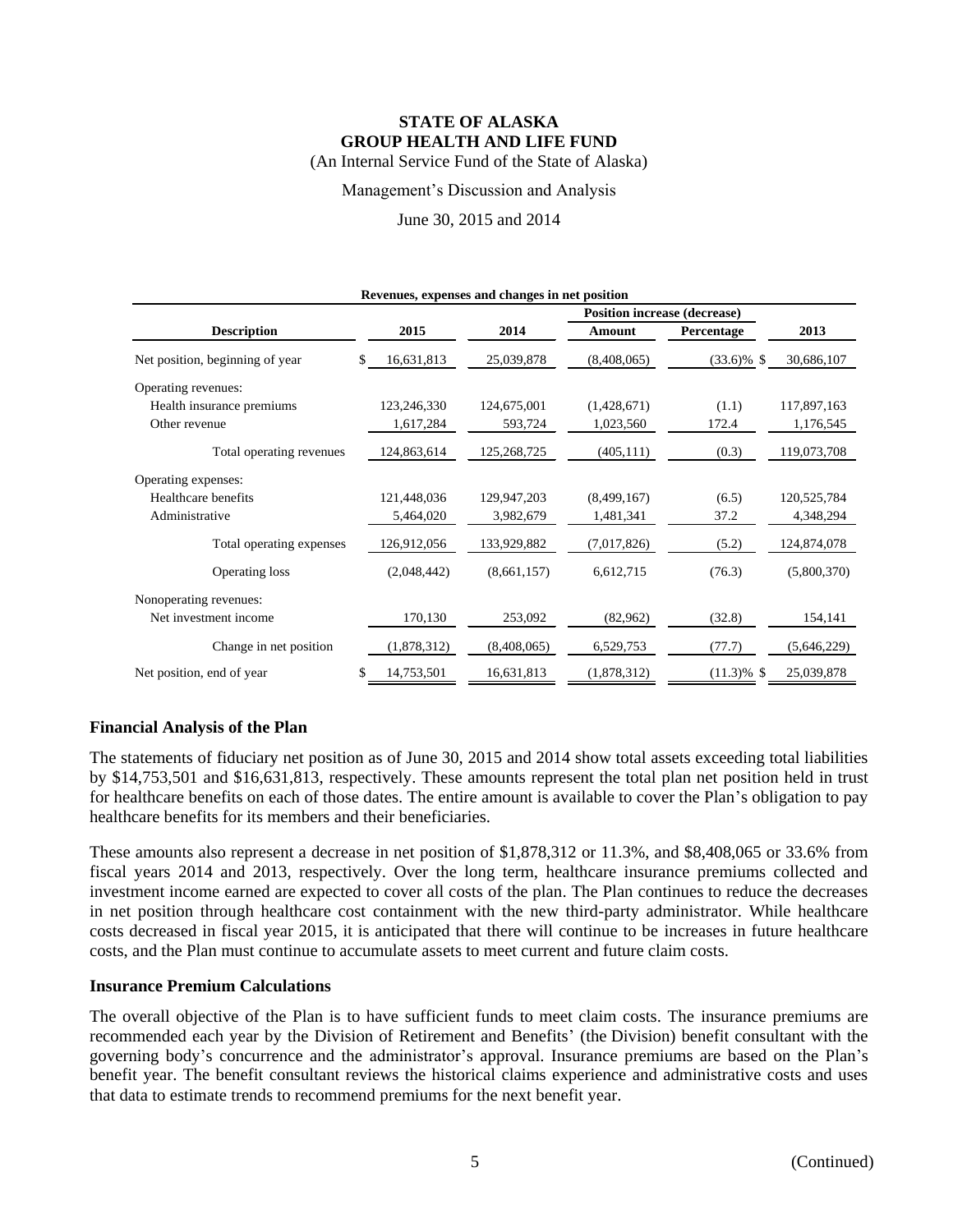Management's Discussion and Analysis

June 30, 2015 and 2014

#### **Healthcare Insurance Premiums and Investment Income**

The revenues required to fund healthcare benefits are accumulated through a combination of employer health insurance premiums, member health insurance premiums, other income, and net investment income.

|                           | <b>Revenues</b> |             |             |                     |                   |             |  |
|---------------------------|-----------------|-------------|-------------|---------------------|-------------------|-------------|--|
|                           |                 |             |             | Increase (decrease) |                   |             |  |
|                           |                 | 2015        | 2014        | Amount              | <b>Percentage</b> | 2013        |  |
| Health insurance premiums |                 | 123,246,330 | 124,675,001 | (1,428,671)         | $(1.1) \%$ \$     | 117,897,163 |  |
| Other revenue             |                 | 1,617,284   | 593,724     | 1,023,560           | 172.4             | 1,176,545   |  |
| Net investment income     |                 | 170.130     | 253,092     | (82,962)            | (32.8)            | 154,141     |  |
| Total                     |                 | 125,033,744 | 125,521,817 | (488,073)           | $(0.4) \%$ \$     | 119,227,849 |  |

Healthcare insurance premiums benefit credit paid by the State of Alaska (the State) were \$1,371 per month per person in fiscal year 2015 and the second half of fiscal year 2014. Insurance premiums were \$1,330 for the first half of fiscal year 2014 and all of fiscal year 2013. Changes to health insurance premiums are the result of actual and anticipated changes in healthcare costs related to covered benefits. Premiums are based on historical and anticipated experience. During fiscal year 2015, there was a decrease of 78 members from fiscal year 2014, which resulted in the decrease in premiums collected.

Net investment income decreased by \$82,962 or 32.8% from amounts recorded in fiscal year 2014 and increased by \$98,951 or 64.2% from amounts recorded in fiscal year 2013. The Plan is invested in the General Fund and Other Nonsegregated Investments (GeFONSI). The GeFONSI is an investment pool managed by the State of Alaska Treasury Division in the Department of Revenue. For fiscal years 2015 and 2014, the GeFONSI investments generated 0.45% and 0.57% rates of return, respectively. The GeFONSI annualized rate of return was 0.44% over the last three years and 0.91% over the last five years. The invested balance decreased by \$3,528,624 and \$10,517,348 in fiscal years 2015 and 2014, respectively.

#### **Benefits and Expenses**

The primary expense of the Plan is the payment of healthcare benefits. These benefit costs and the cost of administering the Plan comprise the cost of operations.

|                                       | <b>Expenses</b>          |                          |                          |                      |                          |  |  |
|---------------------------------------|--------------------------|--------------------------|--------------------------|----------------------|--------------------------|--|--|
|                                       |                          |                          | Increase (decrease)      |                      |                          |  |  |
|                                       | 2015                     | 2014                     | Amount                   | <b>Percentage</b>    | 2013                     |  |  |
| Healthcare benefits<br>Administrative | 121,448,036<br>5,464,020 | 129,947,203<br>3,982,679 | (8,499,167)<br>1,481,341 | $(6.5)\%$ \$<br>37.2 | 120,525,784<br>4,348,294 |  |  |
| Total                                 | 126,912,056              | 133,929,882              | (7,017,826)              | $(5.2) \%$ \$        | 124,874,078              |  |  |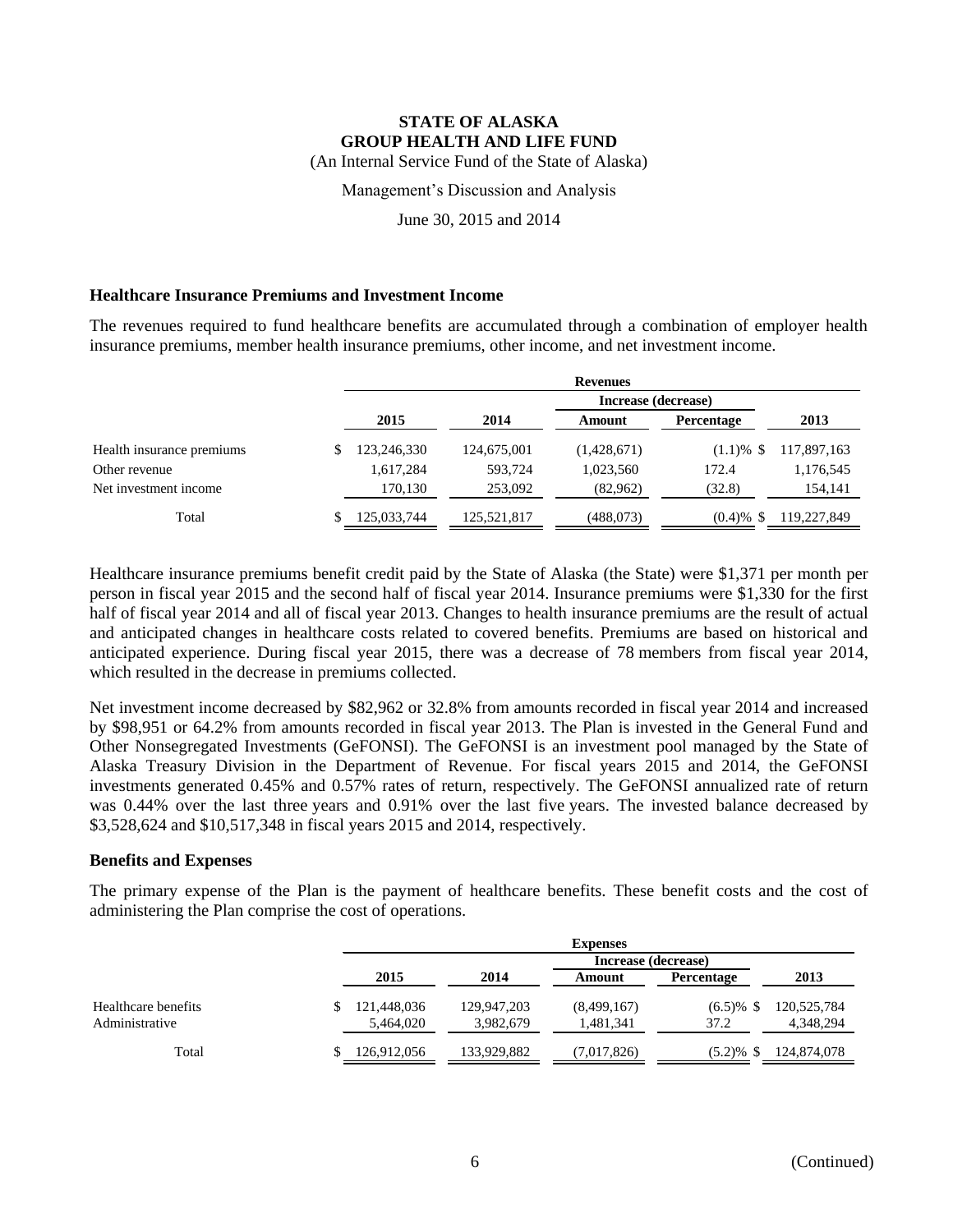Management's Discussion and Analysis

June 30, 2015 and 2014

Benefit expenses decreased by \$8,499,167 or 6.5% from fiscal year 2014 and increased by \$9,421,419 or 7.8% from fiscal year 2013. Fiscal year 2015 saw a decrease in covered members and healthcare costs, and fiscal year 2014 saw an increase in covered members and healthcare costs. The Plan contracted with two new third-party administrators (TPAs) in January 2014, both of whom use networks to help reduce healthcare benefit costs. Currently, the Plan is benefiting through the use of networks provided by the TPAs.

Administrative expenses increased by \$1,481,341 or 37.2% from fiscal year 2014 and decreased by \$365,615 or 8.4% from fiscal year 2013. In fiscal year 2015, the Plan was required to pay \$924,000 as part of the Patient Protection and Affordable Care Act (PPACA) as the Plan is a covered entity engaged in the business of providing health insurance. Additionally, TPA costs increased over fiscal year 2014 as the Plan now pays multiple TPAs, where in prior years, there was payment only to one TPA. Costs are incurred on the number of claims processed, which there was an increase, while overall healthcare benefit costs have declined.

#### **Economic Conditions, Market Environment, and Results**

Net investment rate of return remains below the five-year average ending the year at 49.5% of the five-year rate of return of 0.91%. Short-term fixed income rates of returns are expected to remain low during fiscal year 2016, even though there are expectations of an interest rate increase being discussed by the Federal Reserve.

#### **Requests for Information**

This financial report is designed to provide a general overview of the Plan's financial condition for those with interest in the Plan's finances. Questions concerning any of the information provided in this report or requests for additional financial information should be addressed to the following:

State of Alaska Group Health and Life Fund Division of Retirement and Benefits, Finance Section P.O. Box 110203 Juneau, Alaska 99811-0203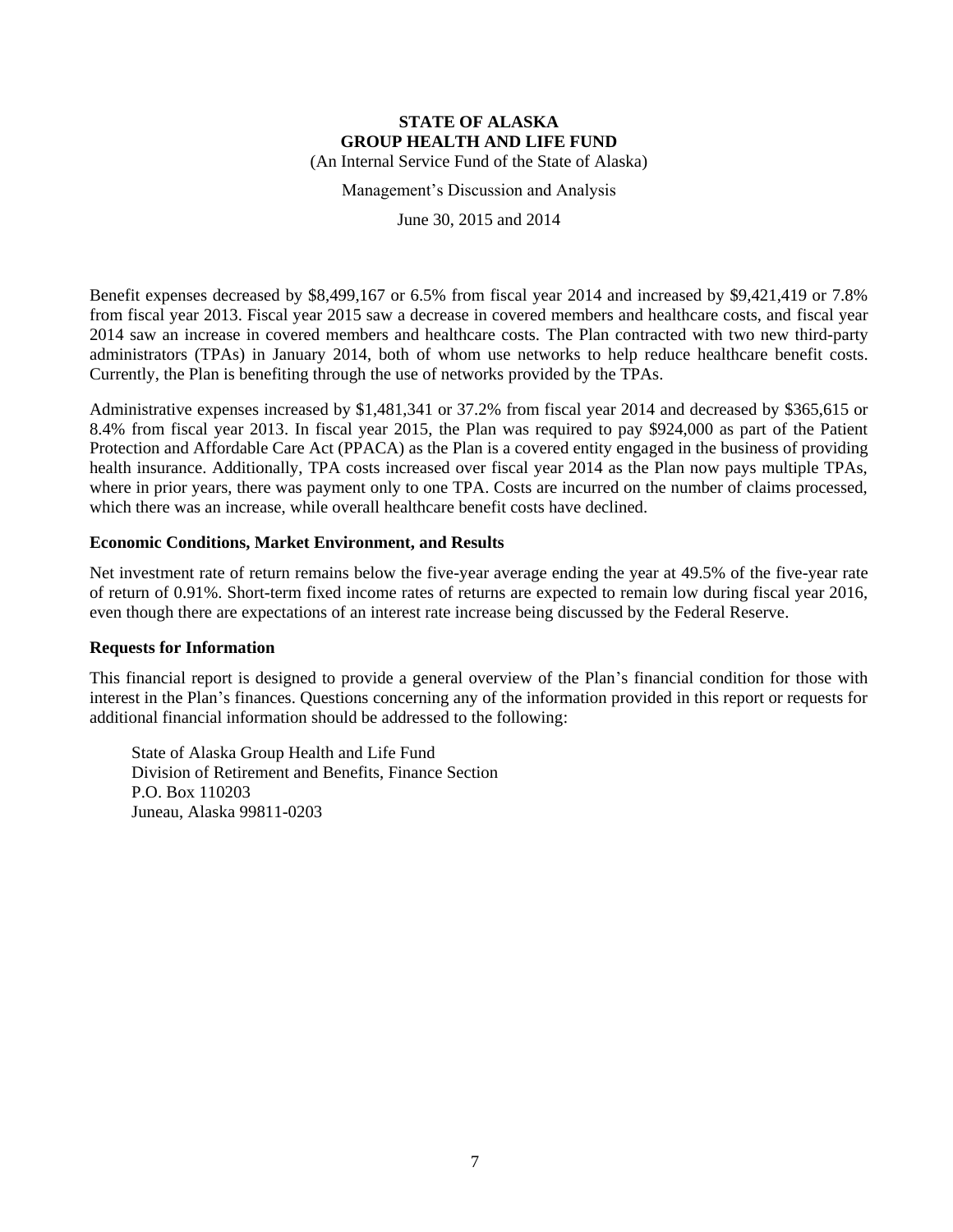(An Internal Service Fund of the State of Alaska)

## Statements of Fiduciary Net Position

June 30, 2015 and 2014

|                                                      | 2015             | 2014         |
|------------------------------------------------------|------------------|--------------|
| Assets:                                              |                  |              |
| Cash and cash equivalents (notes 3 and 4):           |                  |              |
| Investment in State of Alaska General Fund and Other |                  |              |
| Nonsegregated Investments Pool                       | \$<br>30,808,700 | 34, 337, 324 |
| Due from State of Alaska General Fund                | 2,182,137        |              |
| Other receivable                                     |                  | 263          |
| Other assets                                         | 931,064          | 1,606,871    |
| Total assets                                         | 33,921,901       | 35,944,458   |
| Liabilities:                                         |                  |              |
| Claims payable (note 5)                              | 16,114,684       | 18,023,000   |
| Due to State of Alaska General Fund (note 5)         | 2,211,537        | 859,331      |
| Accrued expenses                                     | 842,179          | 430,314      |
| Total liabilities                                    | 19,168,400       | 19,312,645   |
| Unrestricted net position                            | 14,753,501       | 16,631,813   |
|                                                      |                  |              |

See accompanying notes to financial statements.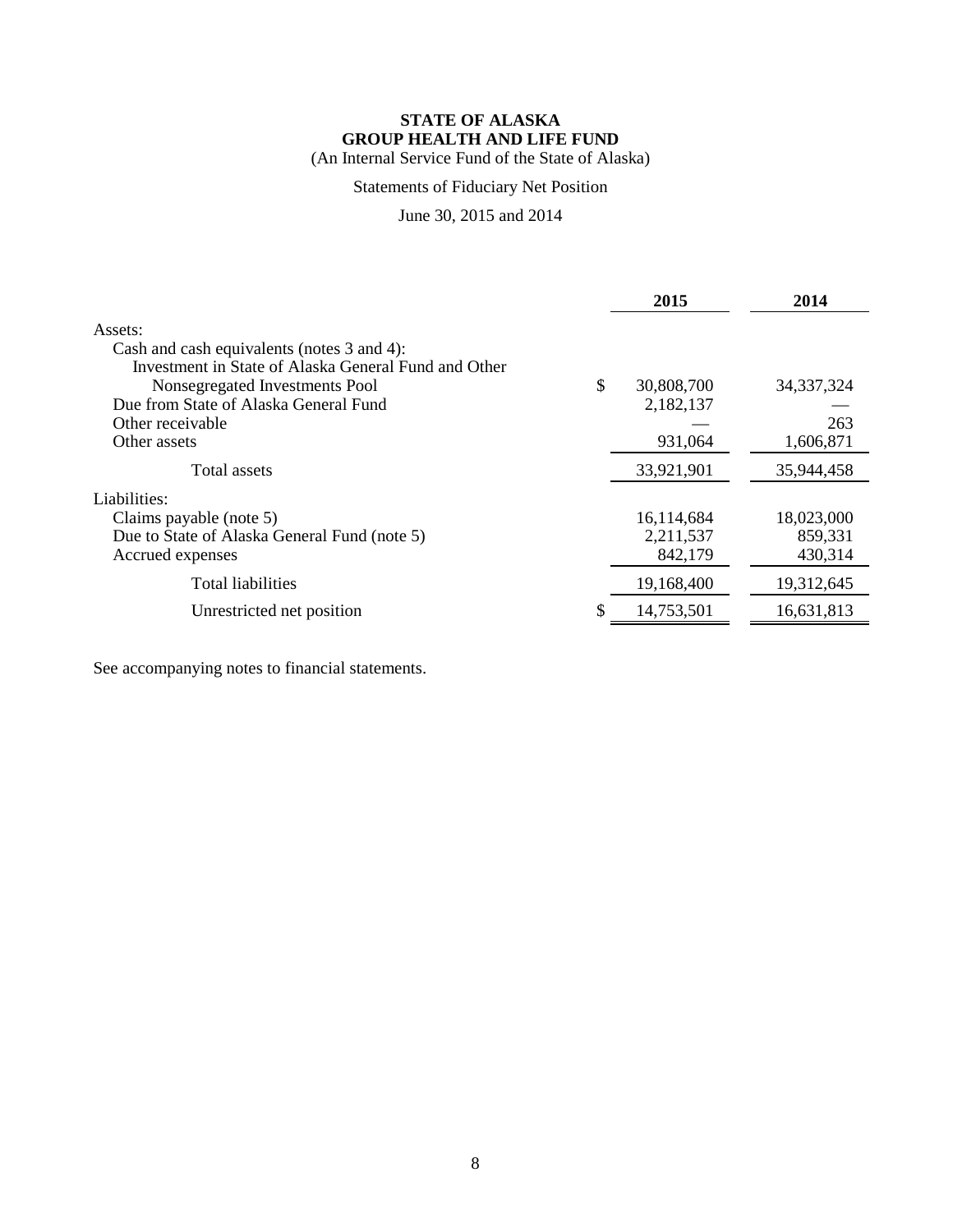(An Internal Service Fund of the State of Alaska)

## Statements of Revenues, Expenses, and Changes in Fiduciary Net Position

Years ended June 30, 2015 and 2014

|                                                                                                                | 2015                                         | 2014                                 |
|----------------------------------------------------------------------------------------------------------------|----------------------------------------------|--------------------------------------|
| Operating revenues:<br>Employer health insurance premiums<br>Member health insurance premiums<br>Other revenue | \$<br>106,977,672<br>16,268,658<br>1,617,284 | 109,198,073<br>15,476,928<br>593,724 |
| Total operating revenues                                                                                       | 124,863,614                                  | 125,268,725                          |
| Operating expenses:<br>Healthcare benefits (note 5)<br>Administrative                                          | 121,448,036<br>5,464,020                     | 129,947,203<br>3,982,679             |
| Total operating expenses                                                                                       | 126,912,056                                  | 133,929,882                          |
| <b>Operating loss</b>                                                                                          | (2,048,442)                                  | (8,661,157)                          |
| Nonoperating revenues:<br>Net investment income                                                                | 170,130                                      | 253,092                              |
| Change in unrestricted net position                                                                            | (1,878,312)                                  | (8,408,065)                          |
| Total unrestricted net position, beginning of year                                                             | 16,631,813                                   | 25,039,878                           |
| Total unrestricted net position, end of year                                                                   | 14,753,501                                   | 16,631,813                           |

See accompanying notes to financial statements.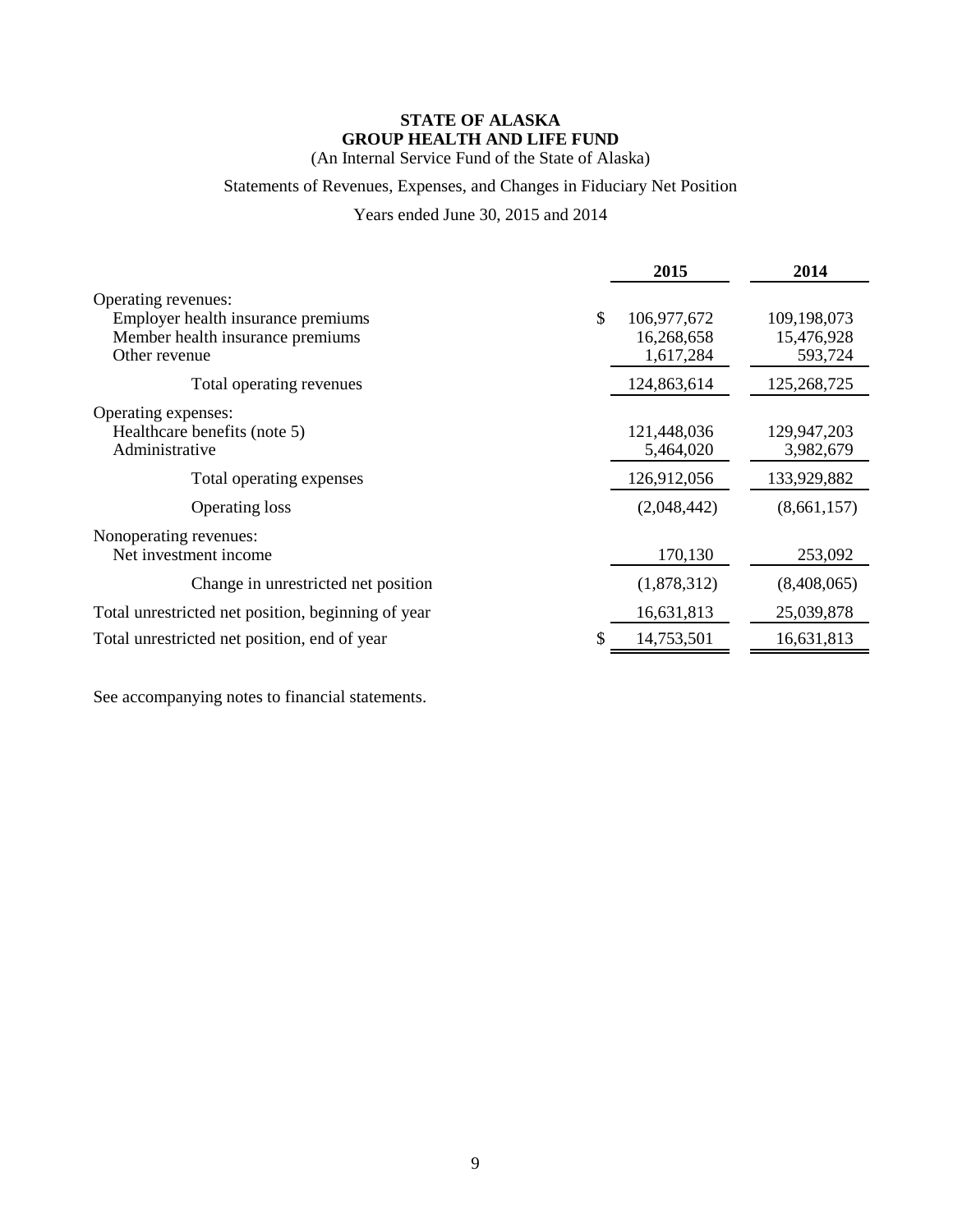(An Internal Service Fund of the State of Alaska)

### Statements of Cash Flows

### Years ended June 30, 2015 and 2014

| Cash flows from operating activities:<br>Cash received for premiums from the State of Alaska<br>\$<br>123,246,330<br>124,675,001<br>Cash received for premiums from others<br>32,475<br>Cash received from third-party administrator<br>594,202<br>1,617,547<br>(122,004,146)<br>Cash payments for benefits to third-party administrator<br>(131, 641, 660)<br>Cash payments to employees<br>(131, 846)<br>(66,706)<br>(4,363,752)<br>Cash payments to suppliers<br>(6,426,639)<br>(3,698,754)<br>(10,770,440)<br>Net cash used in operating activities<br>Cash flows from investing activity:<br>Net investment income received<br>170,130<br>253,092<br>(3,528,624)<br>(10,517,348)<br>Net decrease in cash and cash equivalents<br>Cash and cash equivalents, beginning of year<br>34, 37, 324<br>44,854,672<br>30,808,700<br>34, 337, 324<br>Cash and cash equivalents, end of year<br>S<br>Reconciliation of operating income to net cash used for<br>operating activities:<br>$\mathcal{S}$<br><b>Operating loss</b><br>(2,048,442)<br>(8,661,157)<br>Adjustments to reconcile operating income to net cash (used in)<br>provided by operating activities:<br>(Increase) decrease in assets:<br>Premiums receivable<br>32,475<br>Due from State of Alaska General Fund<br>(2,182,137)<br>478<br>Other receivables<br>263<br>675,807<br>(593, 159)<br>Other assets<br>Deposit with third-party administrator<br>343 |                                     | 2015 | 2014 |
|--------------------------------------------------------------------------------------------------------------------------------------------------------------------------------------------------------------------------------------------------------------------------------------------------------------------------------------------------------------------------------------------------------------------------------------------------------------------------------------------------------------------------------------------------------------------------------------------------------------------------------------------------------------------------------------------------------------------------------------------------------------------------------------------------------------------------------------------------------------------------------------------------------------------------------------------------------------------------------------------------------------------------------------------------------------------------------------------------------------------------------------------------------------------------------------------------------------------------------------------------------------------------------------------------------------------------------------------------------------------------------------------------------------------------|-------------------------------------|------|------|
|                                                                                                                                                                                                                                                                                                                                                                                                                                                                                                                                                                                                                                                                                                                                                                                                                                                                                                                                                                                                                                                                                                                                                                                                                                                                                                                                                                                                                          |                                     |      |      |
|                                                                                                                                                                                                                                                                                                                                                                                                                                                                                                                                                                                                                                                                                                                                                                                                                                                                                                                                                                                                                                                                                                                                                                                                                                                                                                                                                                                                                          |                                     |      |      |
|                                                                                                                                                                                                                                                                                                                                                                                                                                                                                                                                                                                                                                                                                                                                                                                                                                                                                                                                                                                                                                                                                                                                                                                                                                                                                                                                                                                                                          |                                     |      |      |
|                                                                                                                                                                                                                                                                                                                                                                                                                                                                                                                                                                                                                                                                                                                                                                                                                                                                                                                                                                                                                                                                                                                                                                                                                                                                                                                                                                                                                          |                                     |      |      |
|                                                                                                                                                                                                                                                                                                                                                                                                                                                                                                                                                                                                                                                                                                                                                                                                                                                                                                                                                                                                                                                                                                                                                                                                                                                                                                                                                                                                                          |                                     |      |      |
|                                                                                                                                                                                                                                                                                                                                                                                                                                                                                                                                                                                                                                                                                                                                                                                                                                                                                                                                                                                                                                                                                                                                                                                                                                                                                                                                                                                                                          |                                     |      |      |
|                                                                                                                                                                                                                                                                                                                                                                                                                                                                                                                                                                                                                                                                                                                                                                                                                                                                                                                                                                                                                                                                                                                                                                                                                                                                                                                                                                                                                          |                                     |      |      |
|                                                                                                                                                                                                                                                                                                                                                                                                                                                                                                                                                                                                                                                                                                                                                                                                                                                                                                                                                                                                                                                                                                                                                                                                                                                                                                                                                                                                                          |                                     |      |      |
|                                                                                                                                                                                                                                                                                                                                                                                                                                                                                                                                                                                                                                                                                                                                                                                                                                                                                                                                                                                                                                                                                                                                                                                                                                                                                                                                                                                                                          |                                     |      |      |
|                                                                                                                                                                                                                                                                                                                                                                                                                                                                                                                                                                                                                                                                                                                                                                                                                                                                                                                                                                                                                                                                                                                                                                                                                                                                                                                                                                                                                          |                                     |      |      |
|                                                                                                                                                                                                                                                                                                                                                                                                                                                                                                                                                                                                                                                                                                                                                                                                                                                                                                                                                                                                                                                                                                                                                                                                                                                                                                                                                                                                                          |                                     |      |      |
|                                                                                                                                                                                                                                                                                                                                                                                                                                                                                                                                                                                                                                                                                                                                                                                                                                                                                                                                                                                                                                                                                                                                                                                                                                                                                                                                                                                                                          |                                     |      |      |
|                                                                                                                                                                                                                                                                                                                                                                                                                                                                                                                                                                                                                                                                                                                                                                                                                                                                                                                                                                                                                                                                                                                                                                                                                                                                                                                                                                                                                          |                                     |      |      |
|                                                                                                                                                                                                                                                                                                                                                                                                                                                                                                                                                                                                                                                                                                                                                                                                                                                                                                                                                                                                                                                                                                                                                                                                                                                                                                                                                                                                                          |                                     |      |      |
|                                                                                                                                                                                                                                                                                                                                                                                                                                                                                                                                                                                                                                                                                                                                                                                                                                                                                                                                                                                                                                                                                                                                                                                                                                                                                                                                                                                                                          |                                     |      |      |
|                                                                                                                                                                                                                                                                                                                                                                                                                                                                                                                                                                                                                                                                                                                                                                                                                                                                                                                                                                                                                                                                                                                                                                                                                                                                                                                                                                                                                          |                                     |      |      |
|                                                                                                                                                                                                                                                                                                                                                                                                                                                                                                                                                                                                                                                                                                                                                                                                                                                                                                                                                                                                                                                                                                                                                                                                                                                                                                                                                                                                                          |                                     |      |      |
|                                                                                                                                                                                                                                                                                                                                                                                                                                                                                                                                                                                                                                                                                                                                                                                                                                                                                                                                                                                                                                                                                                                                                                                                                                                                                                                                                                                                                          |                                     |      |      |
|                                                                                                                                                                                                                                                                                                                                                                                                                                                                                                                                                                                                                                                                                                                                                                                                                                                                                                                                                                                                                                                                                                                                                                                                                                                                                                                                                                                                                          |                                     |      |      |
|                                                                                                                                                                                                                                                                                                                                                                                                                                                                                                                                                                                                                                                                                                                                                                                                                                                                                                                                                                                                                                                                                                                                                                                                                                                                                                                                                                                                                          |                                     |      |      |
|                                                                                                                                                                                                                                                                                                                                                                                                                                                                                                                                                                                                                                                                                                                                                                                                                                                                                                                                                                                                                                                                                                                                                                                                                                                                                                                                                                                                                          |                                     |      |      |
|                                                                                                                                                                                                                                                                                                                                                                                                                                                                                                                                                                                                                                                                                                                                                                                                                                                                                                                                                                                                                                                                                                                                                                                                                                                                                                                                                                                                                          | Increase (decrease) in liabilities: |      |      |
| Claims payable<br>(1,552,000)<br>(1,908,316)<br>Due to State of Alaska General Fund                                                                                                                                                                                                                                                                                                                                                                                                                                                                                                                                                                                                                                                                                                                                                                                                                                                                                                                                                                                                                                                                                                                                                                                                                                                                                                                                      |                                     |      |      |
| 1,352,206<br>(142, 457)<br>145,037<br>Accrued expenses<br>411,865                                                                                                                                                                                                                                                                                                                                                                                                                                                                                                                                                                                                                                                                                                                                                                                                                                                                                                                                                                                                                                                                                                                                                                                                                                                                                                                                                        |                                     |      |      |
| Net cash used in operating activities<br>\$<br>(3,698,754)<br>(10,770,440)                                                                                                                                                                                                                                                                                                                                                                                                                                                                                                                                                                                                                                                                                                                                                                                                                                                                                                                                                                                                                                                                                                                                                                                                                                                                                                                                               |                                     |      |      |

See accompanying notes to financial statements.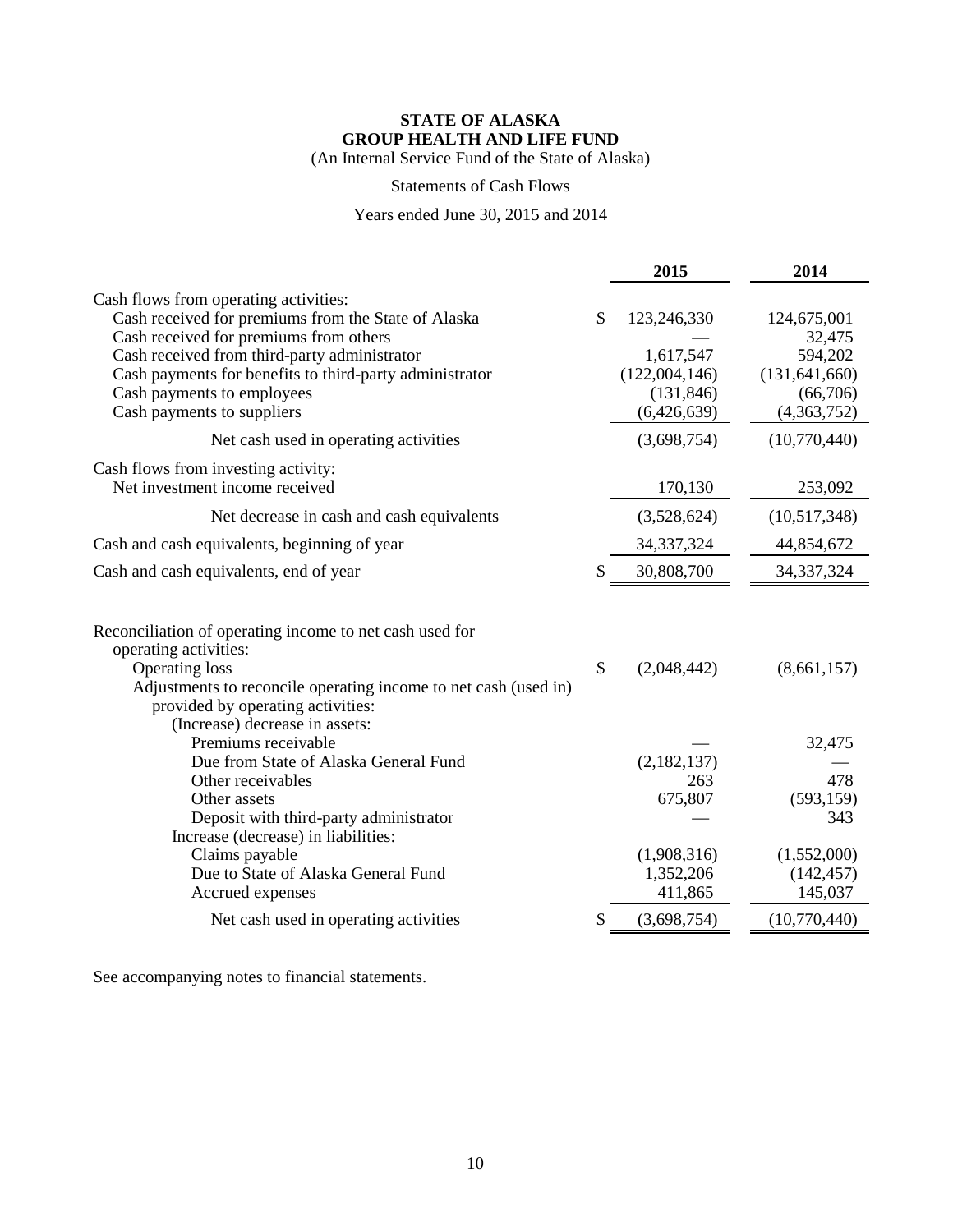(An Internal Service Fund of the State of Alaska)

Notes to Financial Statements

June 30, 2015 and 2014

#### **(1) Description**

The following brief description of the State of Alaska Group Health and Life Fund (the Plan), an Internal Service Fund of the State of Alaska (the State), is provided for general information purposes only. Participants should refer to the Select Benefits Information Booklet for more complete information.

#### *General*

The Plan was established on July 1, 1997, to provide self-insured healthcare benefits to eligible employees of the State. The Plan is an internal service fund of the State financial reporting entity and is included as such in the State's comprehensive annual financial report. As of June 30, 2015 and 2014, there were 6,586 and 6,664 employees, excluding dependents, covered by the Plan, respectively.

Prior to July 1, 1997, healthcare benefits for state employees were fully insured through the payment of premiums to an insurance company.

#### *Benefits*

The Plan offers medical, dental, vision, and audio benefits to eligible state employees and their dependents.

#### *Eligibility*

The Plan does not provide benefits to members of the following collective bargaining units, who chose to receive health coverage through a union trust:

- Labor, Trades, and Crafts Unit
- Public Safety Airport Security Unit
- Public Safety Troopers Unit
- Masters, Mates, and Pilots
- General Government Unit

All other permanent and long-term nonpermanent employees of the State are covered by the Plan, including permanent and long-term nonpermanent seasonal and part-time employees who elect coverage.

The Plan also provides coverage for state legislators and elected officials.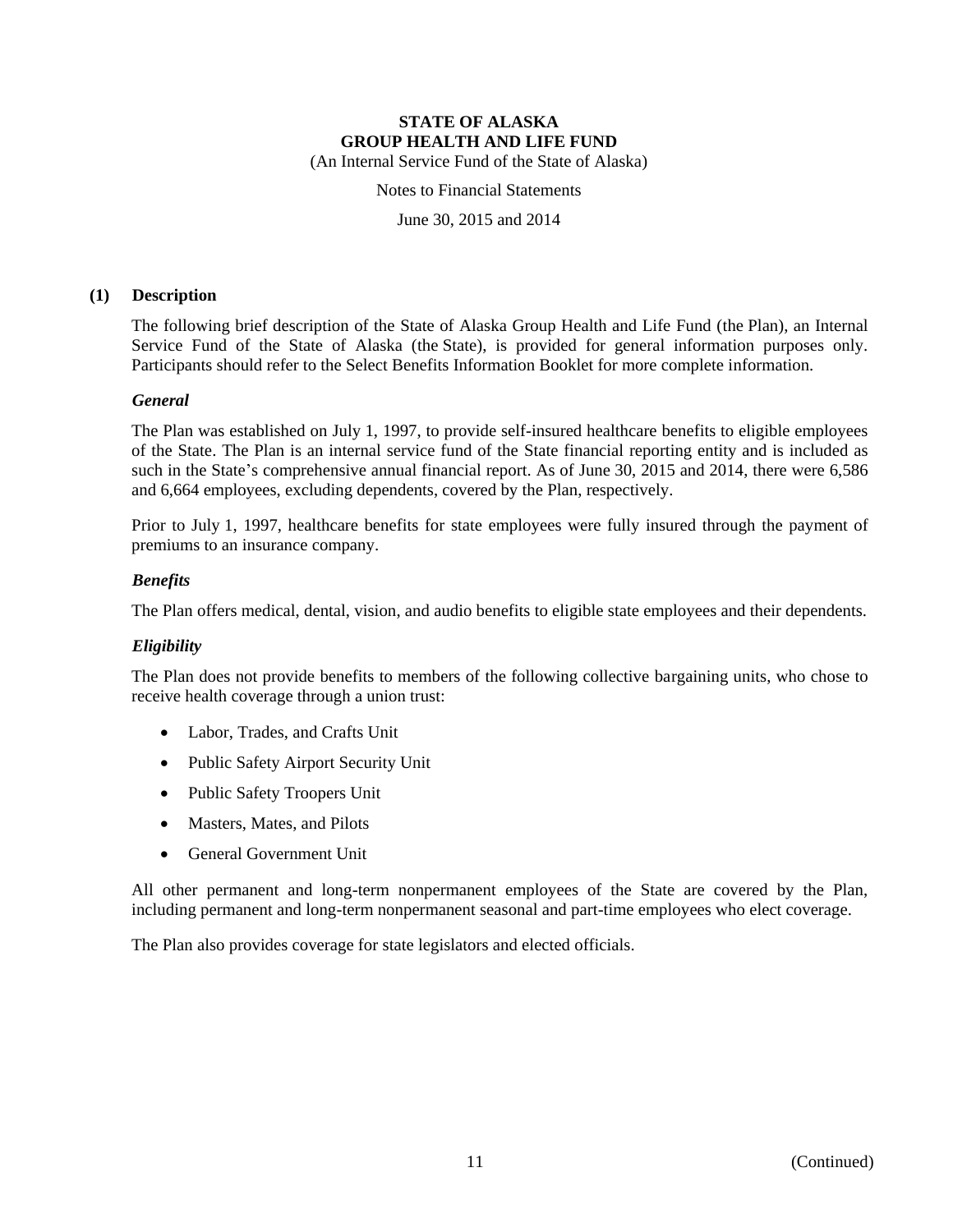Notes to Financial Statements

June 30, 2015 and 2014

#### *Flexible Benefits*

Employees who are not covered through a union trust are eligible for flexible healthcare benefits. Under this program, employees are provided benefit credits by the State. Employees can use the benefit credits to purchase the benefits they want. Benefit credits equal the amount that the State contributes towards health benefits for all employees. The amount of benefit credits each employee receives is decided by the legislature and/or the appropriate collective bargaining agreement and can be adjusted each year. Each of the available options offers different benefits or pays benefits at different rates. If the cost of the benefit option selected by an employee exceeds the amount of their benefit credits, the difference is funded by the employee through pretax payroll deductions. If the cost of the benefit options selected by an employee is less than the amount of their benefit credits, the remaining benefit credits are contributed to a healthcare reimbursement account for that employee.

#### **(2) Summary of Significant Accounting Policies**

#### *Basis of Accounting*

The Plan's financial statements are prepared using the economic resources measurement focus and the accrual basis of accounting. Insurance premiums are recognized in the period in which they are due. Benefits are recognized when due and payable.

#### *Financial Statement Presentation*

The Plan distinguishes operating revenues and expenses from nonoperating revenues and expenses. Operating revenues and expenses generally result from providing services in connection with the Plan's principal ongoing operations. The principal operating revenues of the Plan are employer and member contributions. Operating expenses for the Plan include benefits and administrative expenses. All revenues and expenses not meeting this definition are reported as nonoperating revenues and expenses.

#### *Use of Estimates*

The preparation of financial statements in conformity with U.S. generally accepted accounting principles requires management to make estimates and assumptions that affect the reported amounts of assets and liabilities and disclosure of contingent assets and liabilities at the date of the financial statements and the reported amounts of additions and deductions during the reporting period. Actual results could differ from those estimates.

#### *Investments*

Investments are recorded at fair value. Fair value is the amount that a plan can reasonably expect to receive for an investment in a current sale between a willing buyer and a willing seller—that is, other than in a forced or liquidation sale. Security transactions are accounted for on a trade-date (ownership) basis at the current fair value.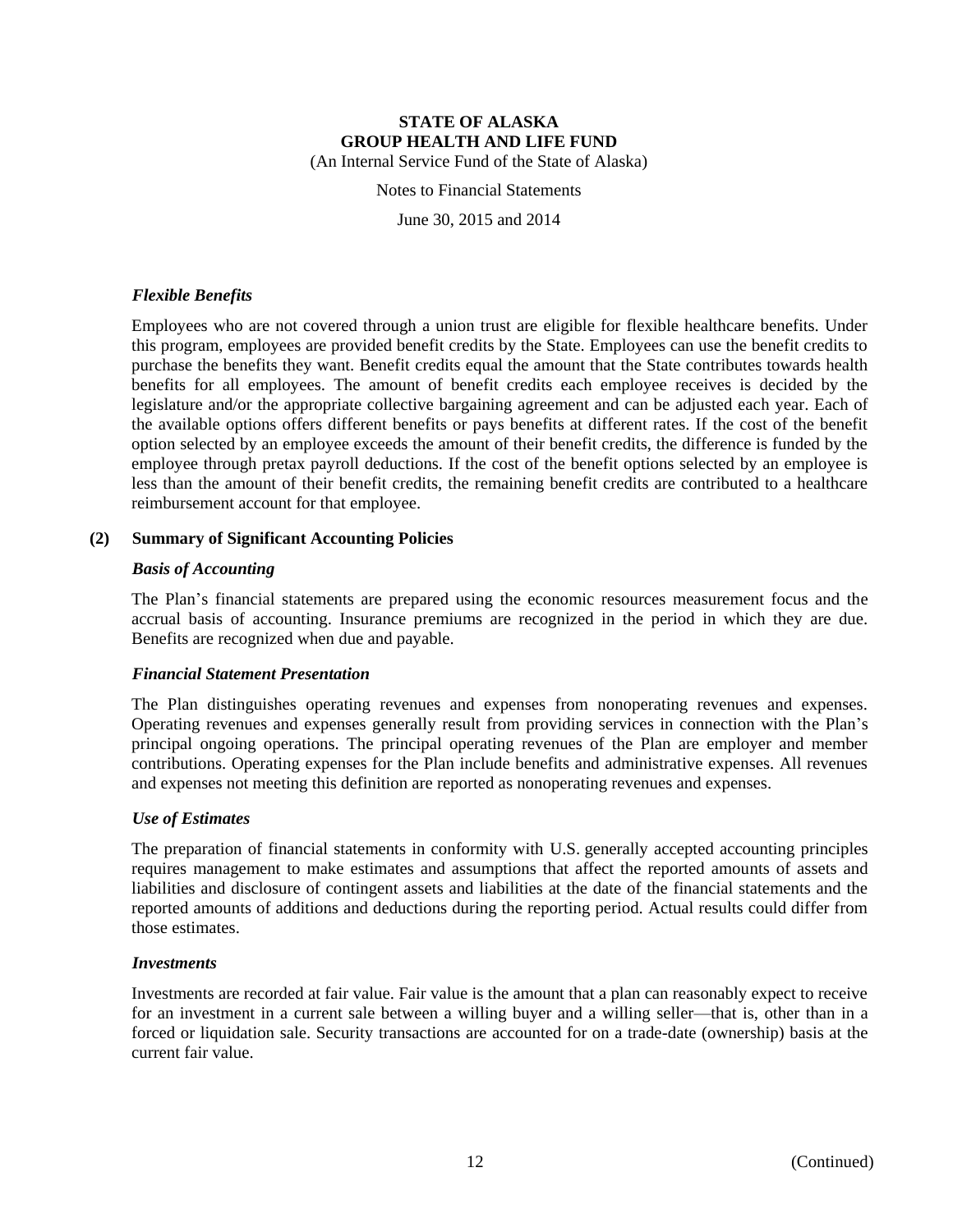Notes to Financial Statements

June 30, 2015 and 2014

The Plan participates in the State General Fund and Other Nonsegregated Investments (GeFONSI) pool. GeFONSI invests in fixed income securities that are valued each business day using an independent pricing service. Money market funds are valued at amortized cost, which approximates fair value.

GeFONSI investment income is distributed to pool participants if prescribed by statute or if appropriated by state legislature.

#### *Statements of Cash Flows*

For purposes of reporting cash flows, cash and cash equivalents include the Plan's investment in the GeFONSI, which includes appreciation (depreciation) at June 30, 2014 and 2013. This investment pool has the general characteristics of a demand deposit account.

#### *Administration*

The Plan is administered by the State's Division of Retirement and Benefits (the Division). The Division utilizes the services of claims administrators, Aetna, Moda Health, HealthSmart Benefit Solutions (HealthSmart), and PayFlex, to process all medical, dental, and prescription drug claims. Some of the managed-care vision benefits provided by the Plan are administered by Vision Service Plan (VSP).

#### *Funding*

The Plan is self-insured for all benefits. The Plan's funding policy provides for the collection of insurance premiums from employees, if applicable, and the State. Insurance premium amounts are actuarially determined on an annual basis and adjusted as necessary. The State retains the risk of loss of allowable claims.

#### *Due from (to) State of Alaska General Fund*

Amounts due from (to) the State of Alaska General Fund represent the net difference between amounts paid by the Plan on behalf of others and amounts paid by others on behalf of the Plan.

#### *Federal Income Tax Status*

The Plan is a qualified plan under section 401(a) of the Internal Revenue Code and is exempt from federal income taxes under Section 501(a).

#### **(3) Investments**

The Department of Revenue, Treasury Division (Treasury) has created a pooled environment by which it manages the investments for which the Commissioner has fiduciary responsibility. Actual investing is performed by investment officers in Treasury or by contracted external investment managers. The fund invests in the State's internally managed GeFONSI pool. The GeFONSI consists of investments in the State's internally managed Short-term Fixed Income Pool, Short-term Liquidity Fixed Income Pool, and the Intermediate-term Fixed Income Pool. The complete financial activity of the funds is shown in the comprehensive annual financial report available from the Department of Administration, Division of Finance.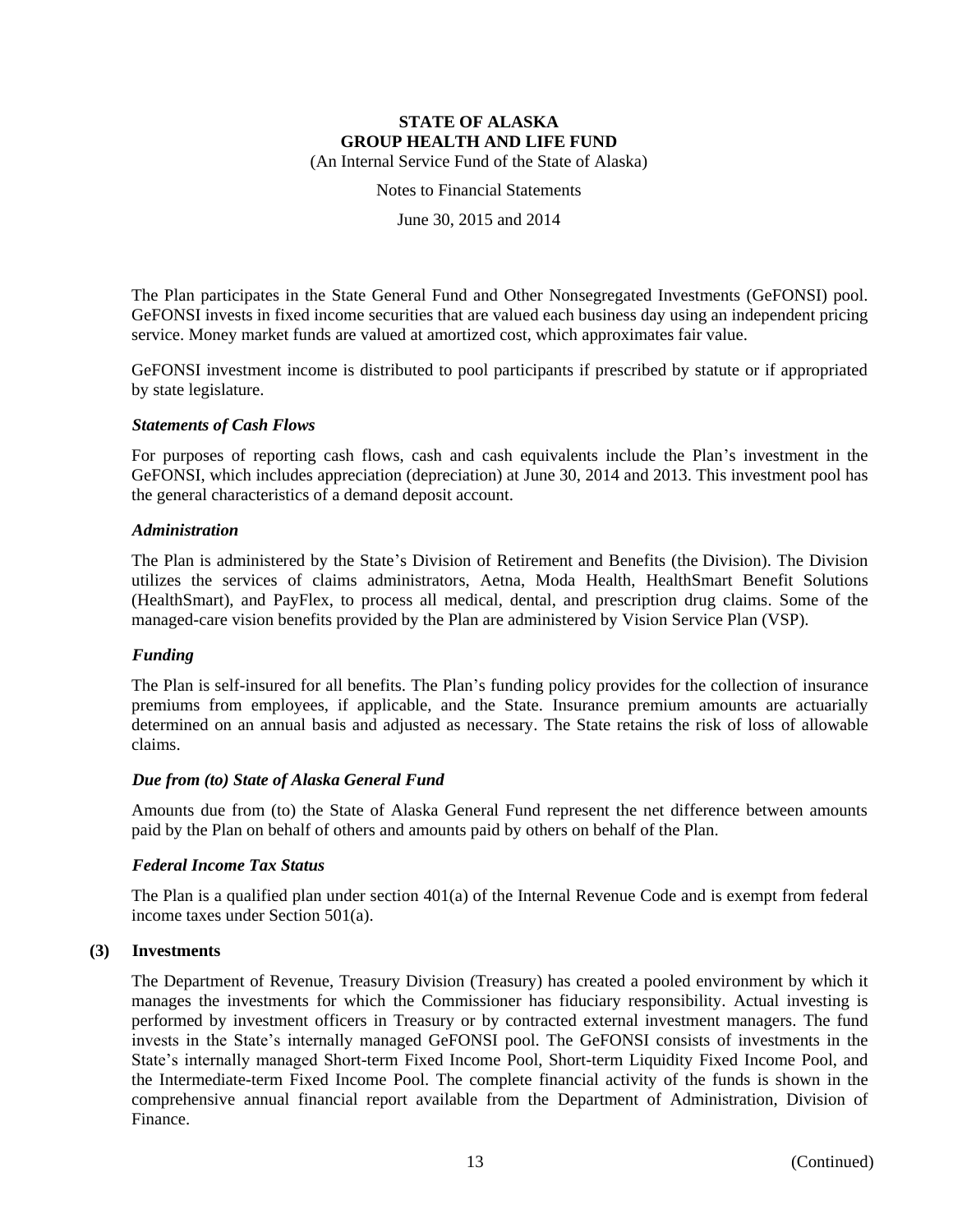Notes to Financial Statements

June 30, 2015 and 2014

Assets in the pools are reported at fair value. Investment purchases and sales are recorded on a trade-date basis. Securities are valued each business day using prices obtained from a pricing service.

The accrual basis of accounting is used for investment income and GeFONSI investment income is distributed to pool participants monthly if prescribed by statute or if appropriated by the state legislature. Income in the Short-term, Short-term Liquidity, and Intermediate-term fixed income pools is allocated to pool participants daily on a pro rata basis.

|                                        | <b>Fair value</b>                                       |                                                                             |                                                   |              |  |
|----------------------------------------|---------------------------------------------------------|-----------------------------------------------------------------------------|---------------------------------------------------|--------------|--|
| <b>Investment type</b>                 | <b>Short-term</b><br><b>Fixed</b><br><b>Income Pool</b> | <b>Short-term</b><br><b>Liquidity</b><br><b>Fixed</b><br><b>Income Pool</b> | Intermediate-<br>term Fixed<br><b>Income Pool</b> | <b>Total</b> |  |
| Deposits                               | \$<br>10,799                                            |                                                                             | 61                                                | 10,860       |  |
| Certificate of deposit                 | 26,832                                                  |                                                                             | 24,169                                            | 51,001       |  |
| Corporate bonds                        | 434,039                                                 |                                                                             | 817,892                                           | 1,251,931    |  |
| Mortgage backed                        | 366,114                                                 |                                                                             | 330,116                                           | 696,230      |  |
| Municipal bonds                        | 13,328                                                  |                                                                             |                                                   | 13,328       |  |
| Other asset backed                     | 10,637,732                                              |                                                                             | 499,692                                           | 11,137,424   |  |
| Repurchase agreement                   | 1,698,020                                               |                                                                             |                                                   | 1,698,020    |  |
| U.S. government agency                 |                                                         |                                                                             | 6,698                                             | 6,698        |  |
| Treasury bills, notes, bonds, and TIPS | 3,280,783                                               | 4,530,357                                                                   | 8,311,291                                         | 16,122,431   |  |
| Yankees:                               |                                                         |                                                                             |                                                   |              |  |
| Corporate                              | 193,102                                                 |                                                                             | 211,881                                           | 404,983      |  |
| Government                             |                                                         |                                                                             | 39,713                                            | 39,713       |  |
| Total invested assets                  | 16,660,749                                              | 4,530,357                                                                   | 10,241,513                                        | 31,432,619   |  |
| Pool-related net assets (liabilities)  | (707, 857)                                              |                                                                             | 83,938                                            | (623, 919)   |  |
| Net invested assets                    | \$<br>15,952,892                                        | 4,530,357                                                                   | 10,325,451                                        | 30,808,700   |  |

At June 30, 2015, the Plan's share of pool investments was as follows: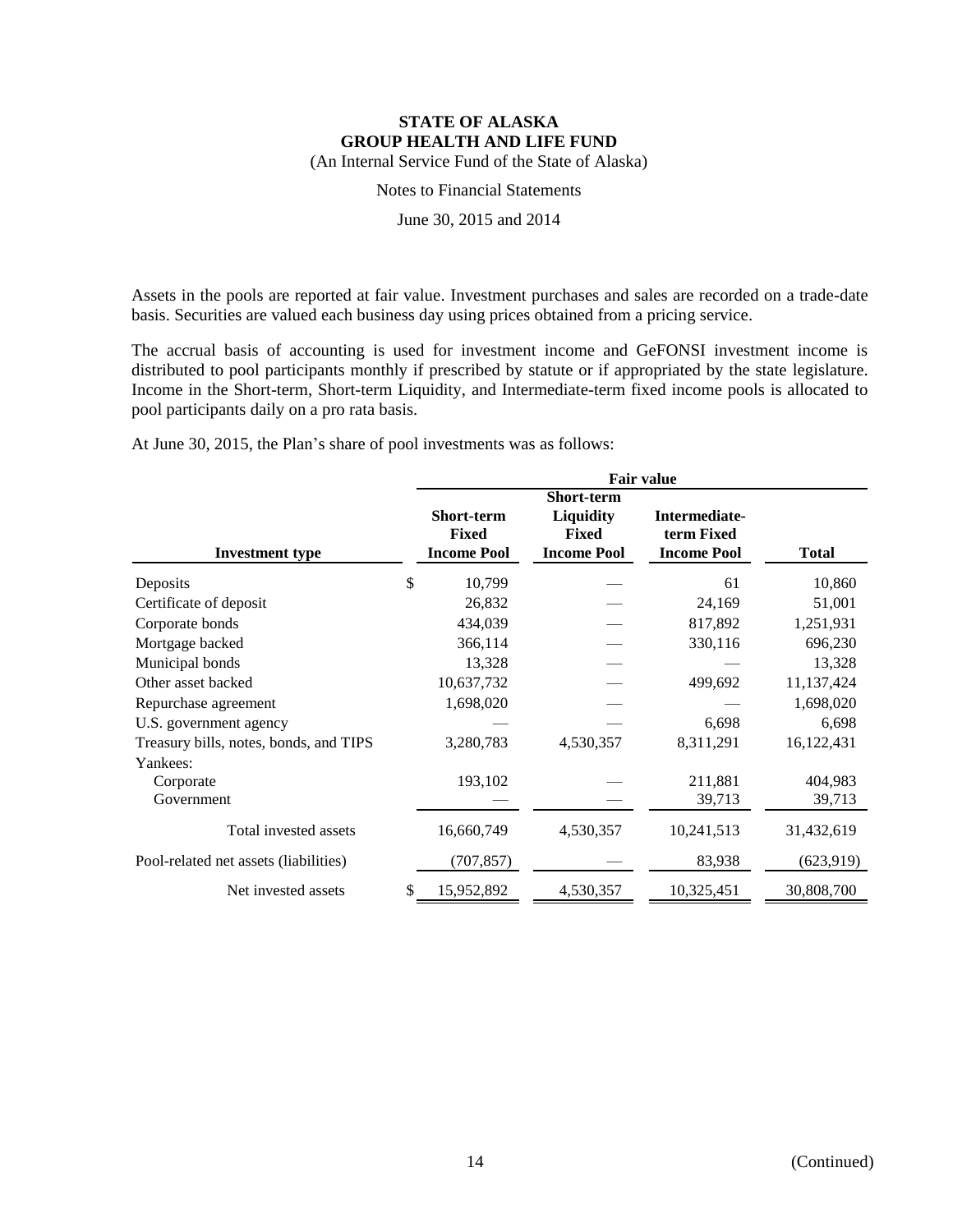Notes to Financial Statements

June 30, 2015 and 2014

At June 30, 2014, the Plan's share of pool investments was as follows:

|                                       | <b>Fair value</b>                                       |                                                                      |                                                   |              |  |  |
|---------------------------------------|---------------------------------------------------------|----------------------------------------------------------------------|---------------------------------------------------|--------------|--|--|
| <b>Investment type</b>                | <b>Short-term</b><br><b>Fixed</b><br><b>Income Pool</b> | <b>Short-term</b><br>Liquidity<br><b>Fixed</b><br><b>Income Pool</b> | Intermediate-<br>term Fixed<br><b>Income Pool</b> | <b>Total</b> |  |  |
| Corporate bonds                       | \$<br>1,122,510                                         |                                                                      | 709,106                                           | 1,831,616    |  |  |
| Mortgage backed                       | 77,134                                                  |                                                                      | 326,772                                           | 403,906      |  |  |
| Other asset backed                    | 5,417,278                                               |                                                                      | 354,098                                           | 5,771,376    |  |  |
| Overnight sweep accounts (Imcs)       | 1,759,121                                               |                                                                      |                                                   | 1,759,121    |  |  |
| Repurchase agreement                  | 1,099,195                                               |                                                                      |                                                   | 1,099,195    |  |  |
| U.S. government agency                |                                                         |                                                                      | 15,803                                            | 15,803       |  |  |
| Treasury bills                        | 9,482,453                                               | 4,718,697                                                            | 687,905                                           | 14,889,055   |  |  |
| Treasury notes                        | 2,133,154                                               | 158,000                                                              | 9,332,214                                         | 11,623,368   |  |  |
| Treasury strip                        |                                                         |                                                                      | 25,256                                            | 25,256       |  |  |
| Yankees:                              |                                                         |                                                                      |                                                   |              |  |  |
| Corporate                             | 254,587                                                 |                                                                      | 163,320                                           | 417,907      |  |  |
| Government                            |                                                         |                                                                      | 53,822                                            | 53,822       |  |  |
| Total invested assets                 | 21,345,432                                              | 4,876,697                                                            | 11,668,296                                        | 37,890,425   |  |  |
| Pool-related net assets (liabilities) | (4,490,132)                                             | 1,964                                                                | 935,067                                           | (3,553,101)  |  |  |
| Net invested assets                   | \$<br>16,855,300                                        | 4,878,661                                                            | 12,603,363                                        | 34, 37, 324  |  |  |

#### **(4) Deposit and Investment Risk**

#### *Interest Rate Risk*

Interest rate risk is the risk that changes in interest rates will adversely affect the fair value of an investment.

#### *Short-term Fixed Income Pool*

As a means of limiting its exposure to fair value losses arising from increasing interest rates, Treasury's investment policy limits individual fixed-rate securities to 14 months to maturity or 14 months expected average life upon purchase. Floating rate securities are limited to three years to maturity or three years expected average life upon purchase. These constraints apply to trade date, except for securities bought at new issue, for which settlement date applies. At June 30, 2015, the expected average life of individual fixed-rate securities ranged from 10 days to 3.3 years and the expected average life of floating rate securities ranged from 10 days to 14.5 years.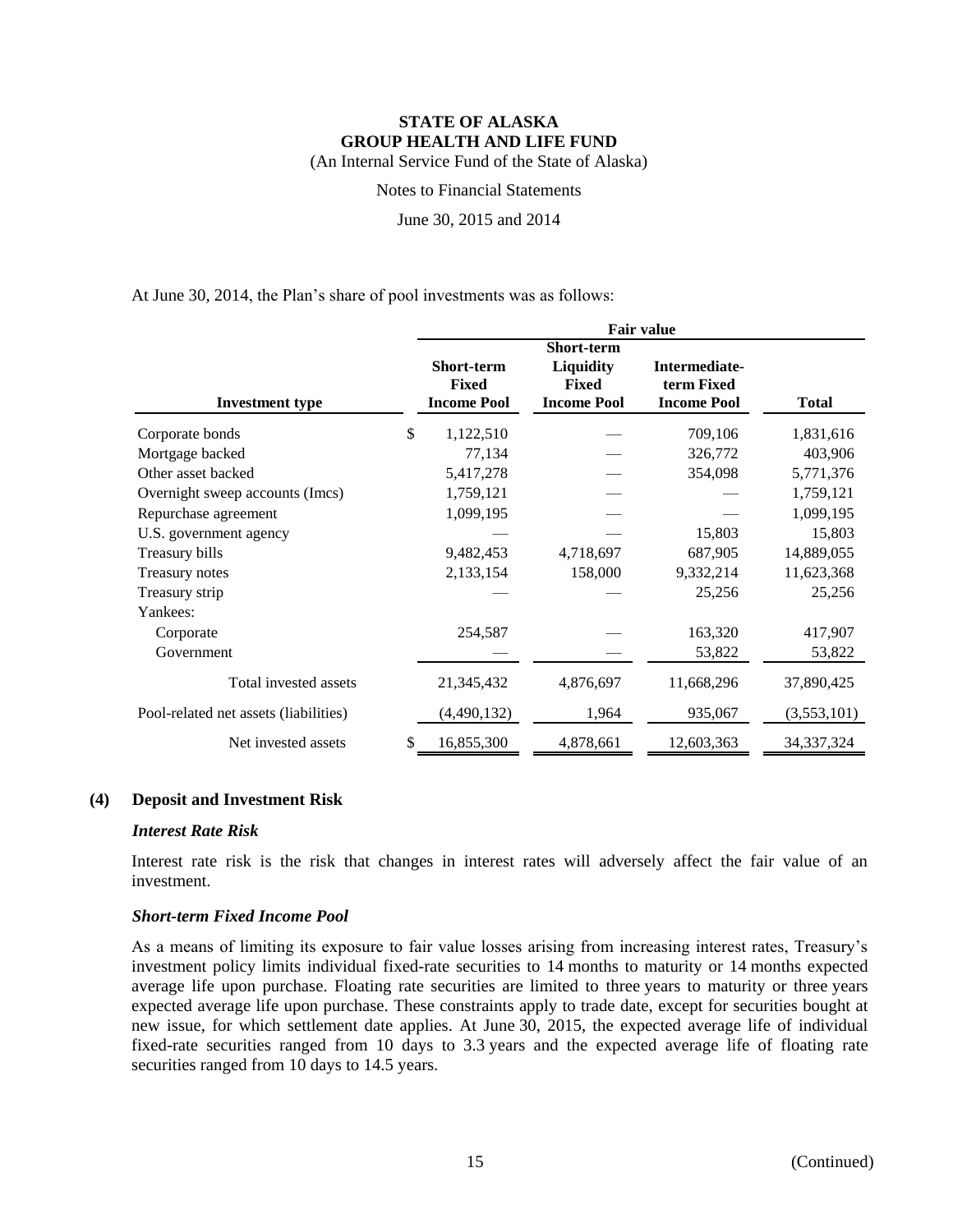Notes to Financial Statements

June 30, 2015 and 2014

#### *Short-term Liquidity Fixed Income Pool*

Treasury's investment policy limits individual fixed-rate securities to six months to maturity. These constraints apply to trade date, except for securities bought at new issue, for which settlement date applies. At June 30, 2015, the expected average life of fixed-rate securities ranged from 65 to 170 days.

#### *Intermediate-term Fixed Income Pool*

Duration is a measure of interest rate risk. It measures a security's sensitivity to a 100-basis point change in interest rates. The duration of a pool is the average fair value weighted duration of each security in the pool taking into account all related cash flows.

Treasury uses industry-standard analytical software developed by The Yield Book, Inc. to calculate effective duration. The software takes into account various possible future interest rates, historical and estimated prepayment rates, call options, and other variable cash flows for purposes of the effective duration calculation.

Through its investment policy, Treasury manages its exposure to fair value losses arising from increasing interest rates by limiting effective duration of its other fixed income pool portfolios to the following:

Intermediate-term Fixed Income Pool  $- \pm 20\%$  of the Barclays 1–3 Year Government Bond Index. The effective duration for Barclays 1–3 Year Government Bond Index at June 30, 2015 was 1.80 years.

At June 30, 2015, the effective duration by investment type was as follows (in years):

|                                            | Intermediate-<br>term Fixed<br><b>Income Pool</b> |
|--------------------------------------------|---------------------------------------------------|
| Certificate of deposit                     | 0.14                                              |
| Corporate                                  | 1.63                                              |
| Mortgage-backed                            | 1.03                                              |
| Other asset-backed                         | 0.61                                              |
| U.S. government agency                     | 3.96                                              |
| U.S. Treasury bill, notes, bonds, and TIPS | 1.96                                              |
| U.S. Treasury notes                        | 2.14                                              |
| U.S. Treasury strip                        | 3.27                                              |
| Yankees:                                   |                                                   |
| Corporate                                  | 0.94                                              |
| Government                                 | 1.08                                              |
| <b>Portfolio effective duration</b>        | 1.81                                              |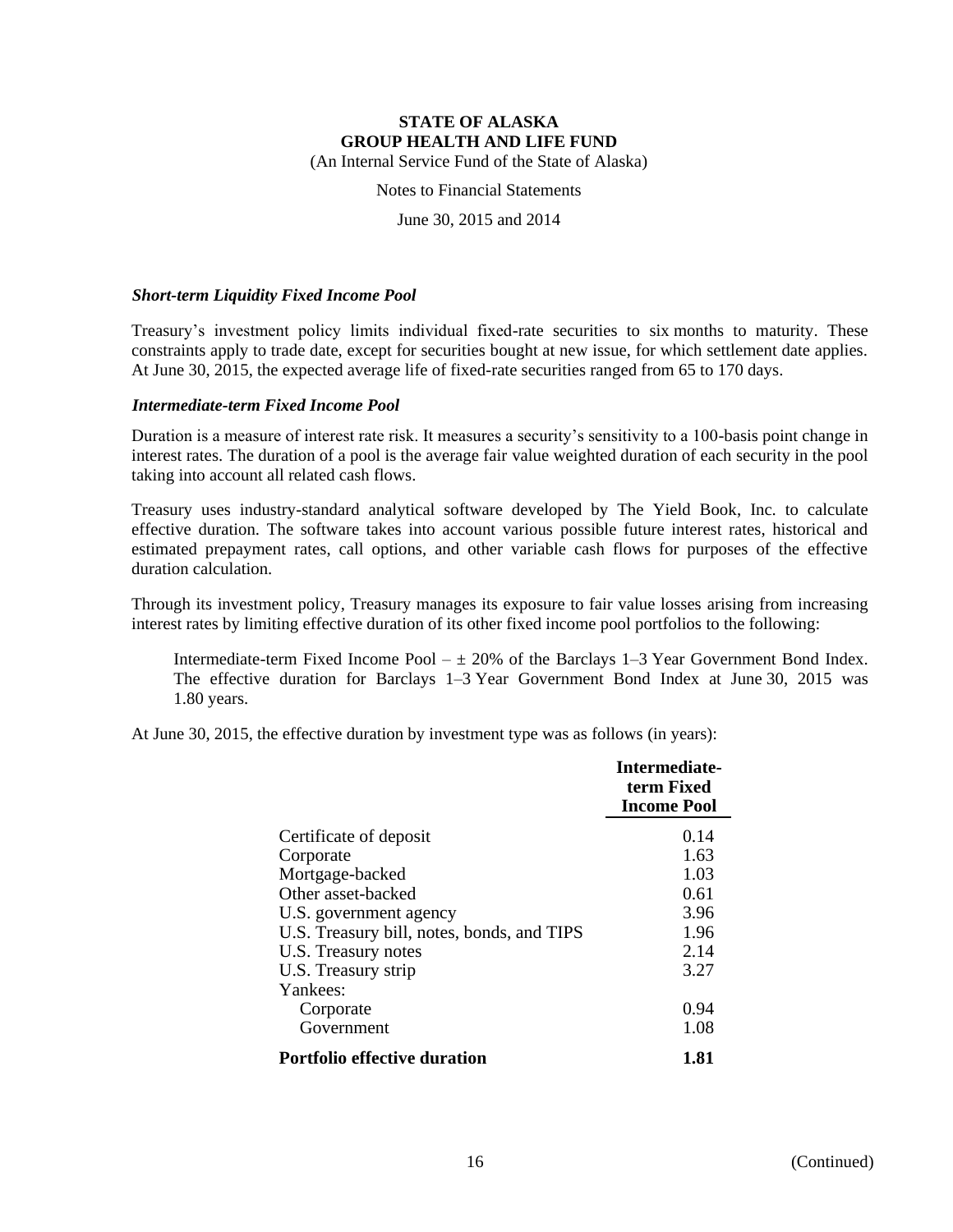Notes to Financial Statements

June 30, 2015 and 2014

#### *Credit Risk*

Credit risk is the risk that an issuer or other counterparty to an investment will not fulfill its obligations.

Treasury's investment policy has the following limitations with regard to credit risk:

Short-term Fixed Income Pool investments are limited to instruments with a long-term credit rating of at least A3 or equivalent and instruments with a short-term credit rating of at least P-1 or equivalent. Commercial paper must be rated at least P-1 by Moody's and A-1 by Standard and Poor's. Asset-backed and nonagency mortgage securities must be rated A3 or equivalent. The A3 rating is defined as the median rating of the following three rating agencies: Standard & Poor's Corporation, Moody's, and Fitch. Assetbacked and nonagency mortgage securities may be purchased if only rated by one of these agencies if they are rated AAA.

Short-term Liquidity Pool investments are limited to U.S. Treasury obligations or other U.S. government securities issued in full faith or guaranteed by agencies and instrumentalities of the U.S. government, obligations of foreign governments, sovereign states, supranational entities, and their instrumentalities denominated in U.S. dollars, and the State's internally managed Short-term Fixed Income Pool.

Intermediate-term Fixed Income Pool investments are limited to securities with a long-term credit rating of at least Baa3 or equivalent and securities with a short-term credit rating of at least P-1 or equivalent. Assetbacked and nonagency mortgage securities must be rated investment grade. The investment grade rating is defined as the median rating of the following three rating agencies: Standard & Poor's Corporation, Moody's, and Fitch. Asset-backed and nonagency mortgage securities may be purchased if only rated by one of these agencies if they are rated AAA.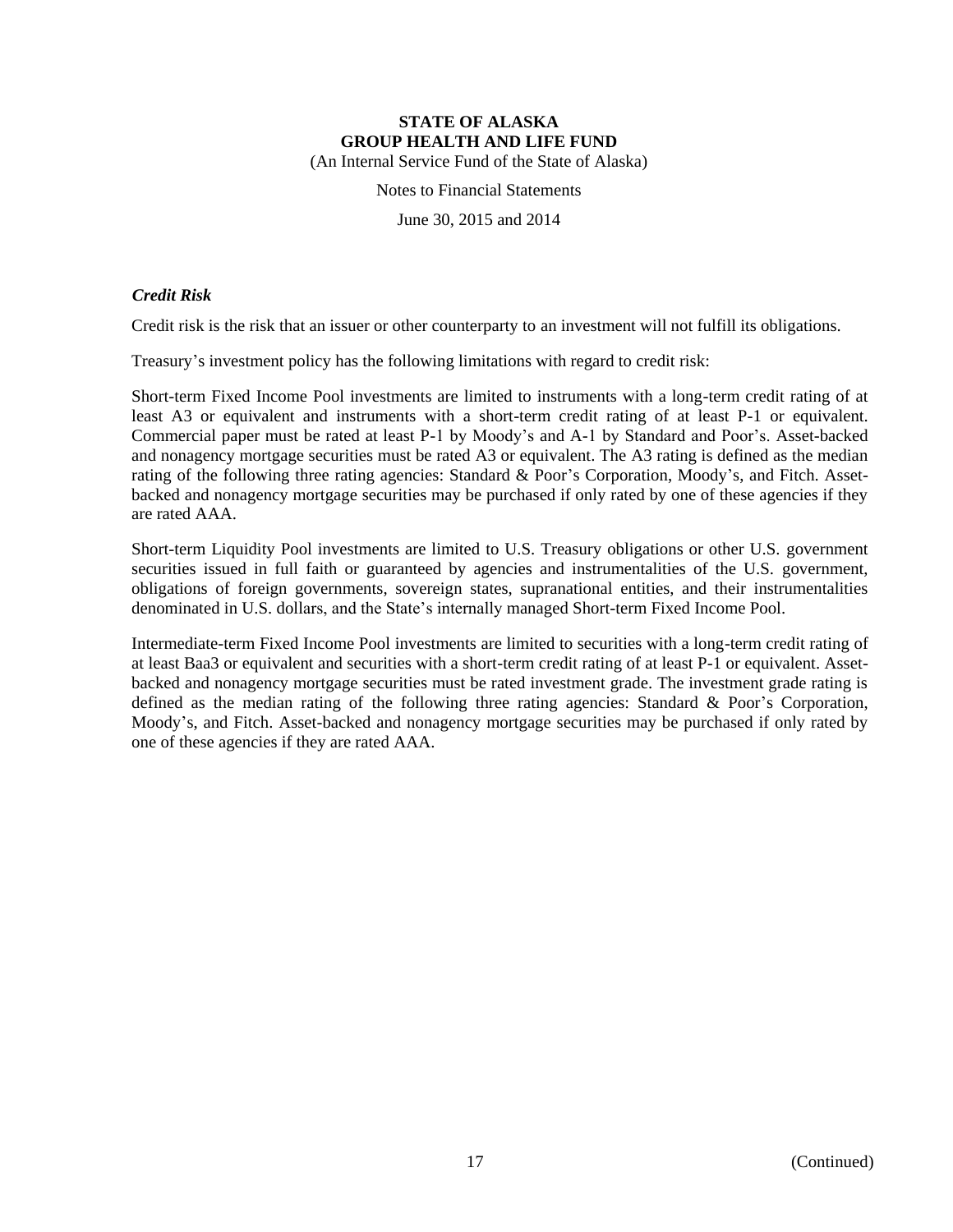Notes to Financial Statements

June 30, 2015 and 2014

At June 30, 2015, the State's internally managed pools consisted of investments with credit quality ratings issued by nationally recognized statistical rating organizations as follows (using Standard and Poor's Corporation rating scale):

| <b>Investment type</b>      | <b>Rating</b> | Short-term<br><b>Fixed</b><br><b>Income Pool</b> | Short-term<br>Liquidity<br><b>Fixed</b><br><b>Income Pool</b> | Intermediate-<br>term Fixed<br><b>Income Pool</b> |
|-----------------------------|---------------|--------------------------------------------------|---------------------------------------------------------------|---------------------------------------------------|
| Certificate of deposit      | Not rated     | 0.17%                                            | $-$ %                                                         | 0.23%                                             |
| Corporate bonds             | AAA           |                                                  |                                                               | 0.15                                              |
| Corporate bonds             | AA            | 1.42                                             |                                                               | 1.26                                              |
| Corporate bonds             | A             | 1.30                                             |                                                               | 4.67                                              |
| Corporate bonds             | <b>BBB</b>    |                                                  |                                                               | 1.54                                              |
| Corporate bonds             | Not rated     |                                                  |                                                               | 0.01                                              |
| Deposits                    | Not rated     | 0.07                                             |                                                               |                                                   |
| Mortgage backed             | AAA           | 1.18                                             |                                                               | 0.81                                              |
| Mortgage backed             | AA            | 0.88                                             |                                                               | 0.70                                              |
| Mortgage backed             | A             | 0.19                                             |                                                               | 0.54                                              |
| Mortgage backed             | <b>BB</b>     |                                                  |                                                               | 0.01                                              |
| Mortgage backed             | Not rated     | 0.05                                             |                                                               | 1.02                                              |
| Municipal bonds             | AA            | 0.08                                             |                                                               |                                                   |
| Other asset backed          | AAA           | 47.26                                            |                                                               | 3.06                                              |
| Other asset backed          | AA            | 1.27                                             |                                                               |                                                   |
| Other asset backed          | $A-1$         | 1.54                                             |                                                               |                                                   |
| Other asset backed          | Not rated     | 16.63                                            |                                                               | 1.60                                              |
| Other pool ownership        | Not rated     |                                                  | 0.01                                                          | 3.63                                              |
| Repurchase agreement        | AAA           | 7.85                                             |                                                               |                                                   |
| Repurchase agreement        | Not rated     | 2.80                                             |                                                               |                                                   |
| U.S. government agency      | AA            |                                                  |                                                               | 0.06                                              |
| U.S. Treasury bills, notes, |               |                                                  |                                                               |                                                   |
| bonds, and TIPS             | AA            | 20.57                                            | 99.99                                                         | 77.57                                             |
| Yankees:                    |               |                                                  |                                                               |                                                   |
| Corporate                   | AAA           |                                                  |                                                               | 0.03                                              |
| Corporate                   | AA            | 0.62                                             |                                                               | 0.86                                              |
| Corporate                   | $\mathsf{A}$  | 0.59                                             |                                                               | 0.87                                              |
| Corporate                   | <b>BBB</b>    |                                                  |                                                               | 0.22                                              |
| Government                  | AA            |                                                  |                                                               | 0.10                                              |
| Government                  | $\mathbf{A}$  |                                                  |                                                               | 0.13                                              |
| Government                  | <b>BBB</b>    |                                                  |                                                               | 0.08                                              |
| Government                  | Not rated     |                                                  |                                                               | 0.07                                              |
| No credit risk              | No exposure   | (4.47)                                           |                                                               | 0.78                                              |
|                             |               | 100.00%                                          | 100.00%                                                       | 100.00%                                           |